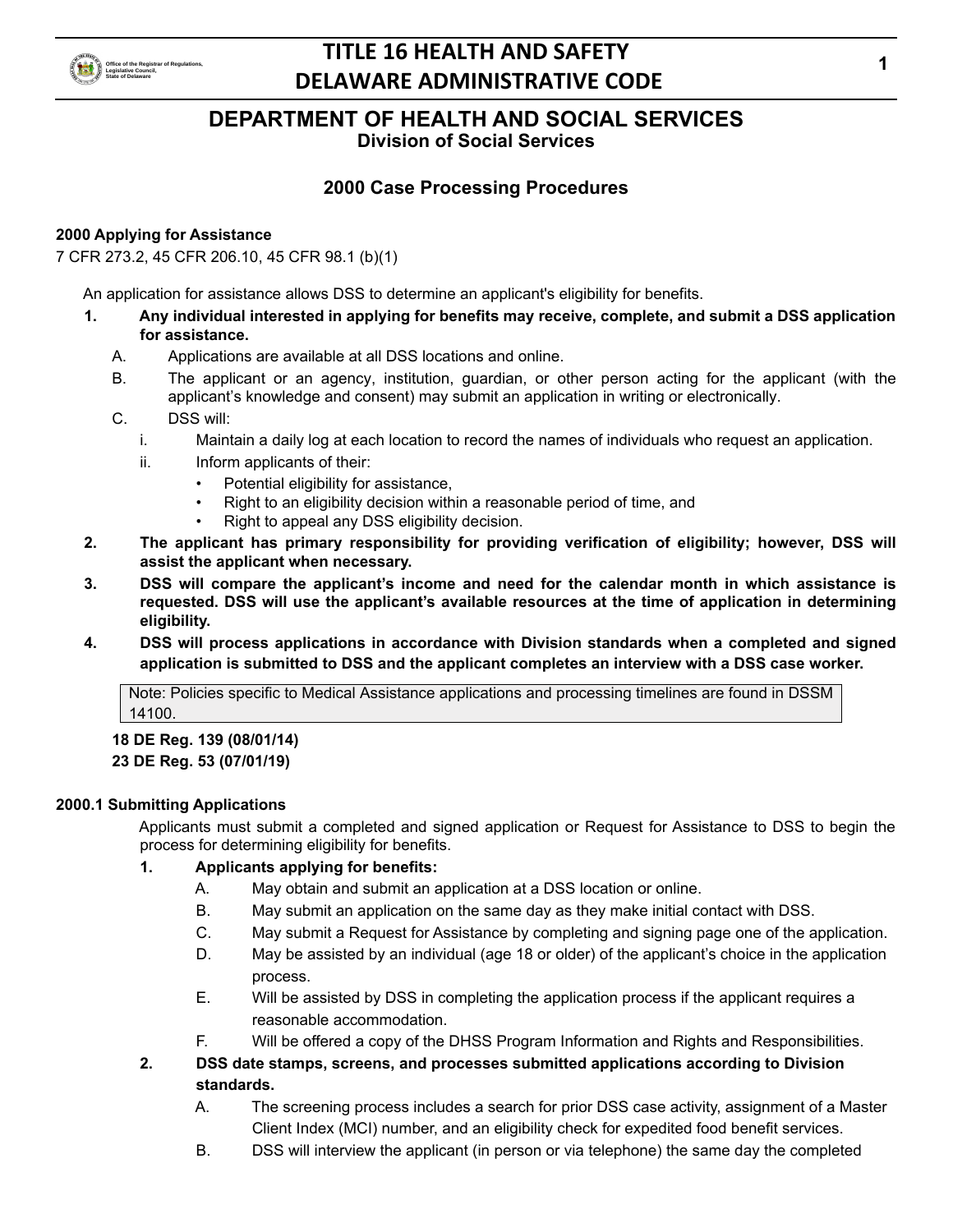application is submitted. If the interview cannot be conducted on the same day, DSS will schedule an interview with the applicant for a later date.

C. DSS will instruct applicants who submit a Request for Assistance to complete the remainder of the application and bring it to their scheduled intake interviews.

Related policies: DSSM 2000.5

## **23 DE Reg. 53 (07/01/19)**

### **2000.2 Conducting Interviews**

DSS must interview individuals applying for assistance before eligibility for benefits can be determined.

- **1. DSS will conduct applicant interviews promptly to ensure that applications are processed according to Division standards.**
	- A. DSS will conduct applicant interviews either in person or by telephone (as indicated by the program).
	- B. DSS will offer interpretation services to applicants with limited English proficiency and will provide an interpreter through the Division's contracted language service upon request or when deemed necessary. The person who serves as the interpreter:
		- i. Must be age 18 or older,
		- ii. Must sign the signature page of the application, and
		- iii. Is preferably an interpreter available through the Division's contracted language service.
	- C. DSS will schedule an interview and will give Form 105 "Appointment and Request for Verification" to all applicants who are unable to be interviewed on the same day that they submit an application.
	- D. DSS must schedule timely interviews with applicants who qualify for expedited food benefits to ensure that benefits can be issued within the expedited processing deadlines.
	- E. DSS offices will maintain a daily log of all applications received, interviews scheduled, and cases processed.

### Related policies:

DSSM 2000.5, 9041, 14100.3 **23 DE Reg. 53 (07/01/19)**

## **2000.3 Recording Applications**

Each DSS office must maintain a daily log to record when applications are received.

## **1. DSS offices will:**

- Date stamp each application,
- Record the date and location that each application for assistance is received, and
- Process each application in the DSS eligibility system.

## **23 DE Reg. 53 (07/01/19)**

## **2000.4 Determining Application Status**

DSS will process all filed applications for benefits and will promptly send a notice of the determination to the applicant.

## **1. DSS determines applications as follows:**

- Approved The applicant is found eligible for assistance and benefits can begin,
- Withdrawn The applicant chose to terminate the application process, or
- Denied The applicant does not meet eligibility requirements and benefits will not begin.

## **23 DE Reg. 53 (07/01/19)**

## **2000.5 Non-Medical Assistance Filing Dates and Processing Standards**

DSS will approve eligible applicants and send notice of acceptance as soon as possible, but no later than thirty (30) days following the application filing date. The filing date is the date the applicant completes, signs, and returns at least the first page of the application form to the correct DSS location.

Applicants who are ineligible will be sent a denial notice as soon as possible, but not later than thirty (30) days following the application filing date. If the applicant has failed to appear for an interview and has made no subsequent contact with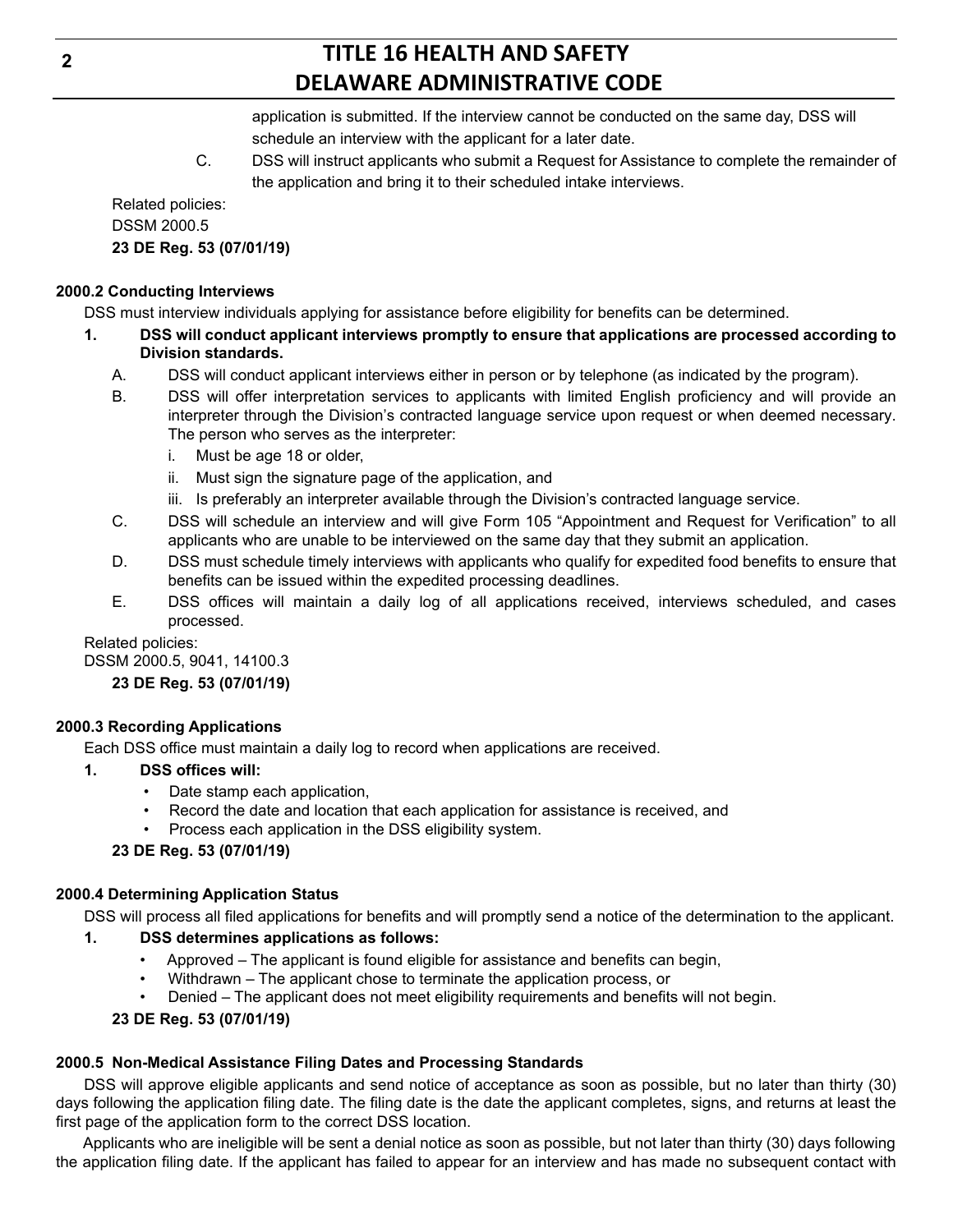the agency, DSS will send a denial notice on the 30th day following the application date. The applicant must file a new application to be reconsidered for benefits.

In cases where verification is incomplete, the applicant must provide missing verification by the 30th day following the application filing date. If verification is not provided by that date, the application is denied unless this deadline does not allow the applicant at least ten (10) days to return information. (This will occur when the application interview is held 21 or more days after the application is filed.) In these situations, the application can pend beyond thirty (30) days to allow at least ten (10) days for return of missing verification.

In all cases, the client must be informed via Form 105 of the verification that is needed and of the last day that it will be accepted. The application may continue to pend for an additional ten (10) days if the client has returned all verification originally requested and is asked to obtain further verification as a result of agency error. In that situation, the application is approved when the additional verification is submitted, but benefits are issued from the date that the original verification was submitted. If verification is not provided by the deadline, a denial notice is sent to the applicant.

In cases where there is a pending claim for cash benefits (e.g., U.C.), the worker must find out if a decision regarding the claim will be made within thirty (30) days from the application filing date. If a decision is anticipated in that timeframe, the application is not approved until the decision is reached. In those cases, income from the approved claim is included when determining financial eligibility and the amount of the grant. If a decision is not anticipated within the thirty (30) day period, the worker must determine eligibility based on the clients current situation and set a control to check the claim when a decision is anticipated.

In situations where an applicant is ineligible in the month of application, but will be eligible in subsequent months because of anticipated changes, the same application is used to deny benefits in the month of application and determine eligibility in the month following the month of application. In such instances the client need not reapply.

#### **18 DE Reg. 139 (08/01/14)**

#### **2000.6 Supplemental Applications**

**For cash assistance** cases in which an individual is being added to an existing open assistance unit, add the person to the unit effective the date that the new member was reported to DSS. A separate face-to-face interview will not be required, but when adding the individual review eligibility factors such as income, resources, and relationship. DSS will verify that the individual resides in the home. DSS will add the individual to the most recent application with a note listing the date of report. A prorated supplemental cash assistance benefit will be issued effective the date the person was added to the assistance unit.

When an individual is being opened in a new assistance unit, the payee will need to add that person to the most recent application. In this case, the signature of the payee on the application will be required. DSS will review the application for eligibility. A prorated cash assistance benefit will be issued from the date the individual was opened.

Adding newborns to the assistance unit is effective the date of the child's birth whether or not the payee needs to resign the most recent application.

Example:Mrs. Jones is open in an A1 case with her two children. On 5/15, she reports that she had a baby born on 5/14. DSS will add the baby to the most recent application and request verification for eligibility. The baby is added to her A1 case effective 5/14. A TANF supplement is issued from 5/14 - 5/31. The Food Stamp supplement is issued from 5/1 - 5/ 31.

Example:Mrs. Jones is open in an A1 case with two of her children. On 6/13 she reports that her 14 year old son is no longer living with his father but living with her. DSS will add her son to the most recent application and review for eligibility. Her son is added to the TANF assistance unit and the Food Stamp household effective the date of report which is 6/13. A TANF supplemental benefit is issued from 6/13 - 6/30. The Food Stamp supplement is issued from 6/1 - 6/30.

Example:Mrs. Jones and her children are open in an A1 case. On 3/23 she reports that her niece is now living with her. DSS will set up an A2 case for her niece with Mrs. Jones as payee. DSS will add the niece to the most recent application. DSS will need to review eligibility factors and have Mrs. Jones resign the application. The effective date of the cash assistance benefit is when the eligibility factors have been reviewed, verified, and the application has been signed by Mrs. Jones.

**For Food Stamps**, add the individual to the household effective the first of the month in which the new household member was reported to DSS. A full supplement is issued for the month a new household member is added to the food stamps. Food Stamp supplements cannot be prorated during a certification period. DSS will need to verify eligibility factors even though a new application and signature by the payee is not required.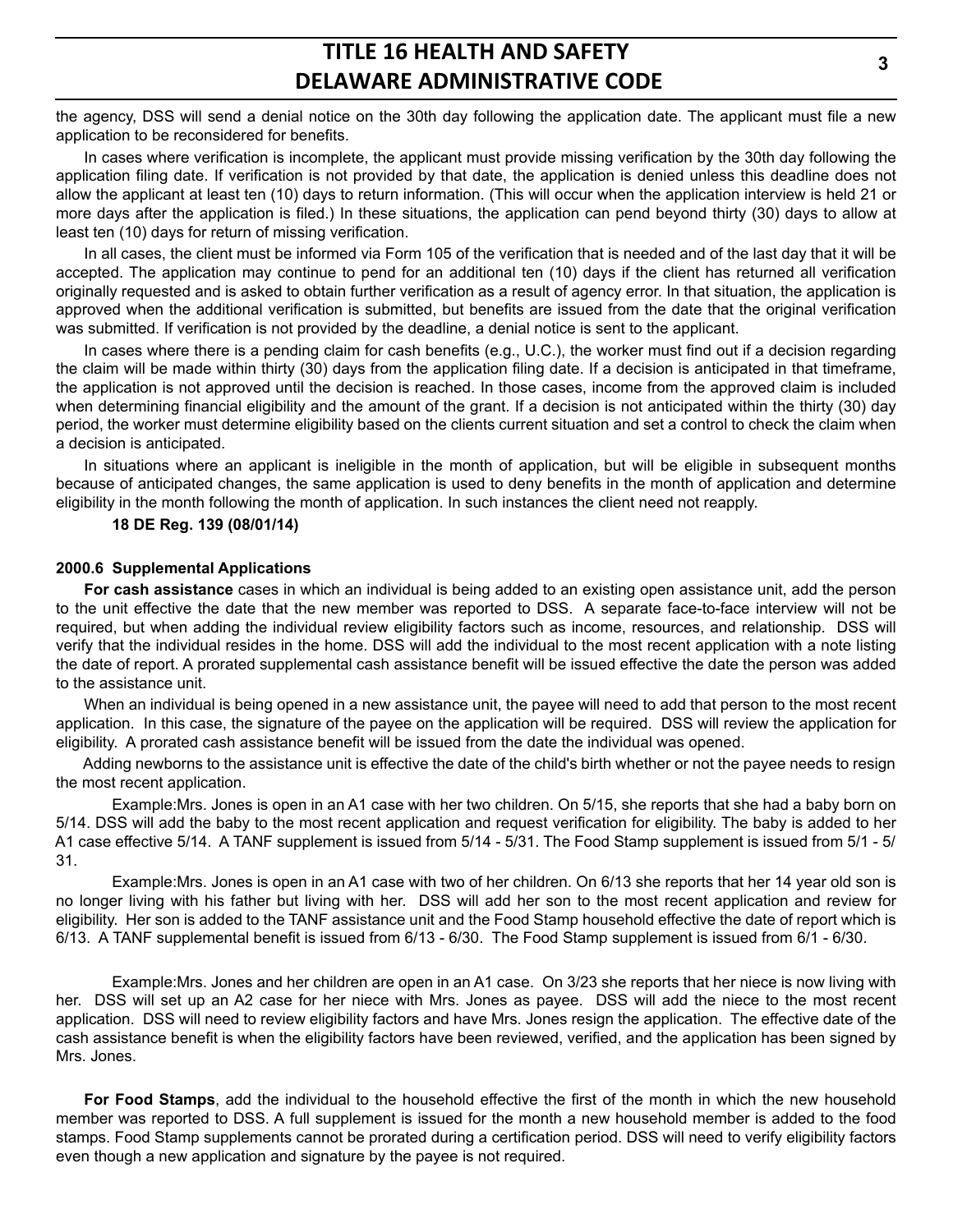**4**

## **TITLE 16 HEALTH AND SAFETY DELAWARE ADMINISTRATIVE CODE**

### **9 DE Reg. 1368 (03/01/06)**

### **2001 Redeterminations**

A redetermination is a process by which eligibility factors are periodically reviewed to determine if they assistance group remains eligible for benefits.

### **2001.1 Redetermination: Eligibility Review Periods**

Eligibility periods means the period of time within which a family is eligible to receive benefits. At the expiration of each eligibility period cash assistance benefits end. Further eligibility is established based upon a newly completed application, an interview and verification of information. Under no circumstance will benefits continue beyond the end of an eligibility period without a new determination of eligibility. The first month of the eligibility period is the first month for which the household is eligible to participate.

A redetermination is due when the eligibility period is expiring. The recipient must complete a new DSS application form and an interview. The interview may be in person or over the phone. When the client says he/she cannot get a requested document, the worker will assist him/her in obtaining an acceptable verification. A redetermination is complete when all eligibility factors are examined and a decision regarding eligibility is reached. The worker sets a new review period for eligible families.

The eligibility review periods for cash assistance cases will not exceed 12 months. If there are also Food Stamps to review, the cash assistance eligibility period will be adjusted to come due at the same time as the Food Stamp review. That means, the cash assistance redetermination will be done at the same time as the Food Benefit recertification.

If there is no open Food Benefit case but there is an open cash assistance group, the eligibility period of the new cash assistance group is adjusted to come due at the same time as the existing cash assistance group.

### **13 DE Reg. 661 (11/01/09)**

#### **2001.1.1 Interviews**

Delaware's Temporary Assistance for Needy Families Program emphasizes work and work-related activity. Mandating face-to-face interviews might undermine that goal. Therefore, use mail-in applications, with a telephone interview, as an option to encourage recipients to continue employment and training activities or continue working. For Non-Needy Non-Parent Caretakers using mail-in applications with a telephone interview is also permitted since DSS does not count the income and resources of these caretakers. A Contract of Mutual Responsibility is still required to be reviewed and updated.

### **2001.1.2 Redetermination Notices**

Families that have filed an application by the fifteenth (15th) day of the last month of their eligibility period must be provided with either a notice of eligibility or a notice of denial by the end of the current eligibility period. The end of the eligibility period means that a redetermination interview is due.

A system-generated notice is issued even if the assistance group's benefit level increases or does not change.

If a family received a notice of expiration of when the eligibility period was ending indicating that a redetermination was due, and timely reapplied for cash assistance, they are to be sent another notice no later than 30 days after the review date. This second notice will indicate whether the family was eligible for benefits or denied benefits based on the information provided for the redetermination.

### **8 DE Reg. 1153 (2/1/05)**

### **2002 Changes in Circumstance For Cash Assistance**

Recipients are required to report significant changes that might affect their eligibility for cash assistance as soon as they are aware of such a change. Workers must instruct clients of this responsibility at the application interview and at each subsequent redetermination.

When a change is reported, workers will review eligibility in light of the new circumstance. If the change will result in ineligibility, the worker must take action to close the assistance case and send notice to the client at least ten (10) days prior to the effective date of the closing. (In some situations, ten (10) days advance notice is not required. See DSSM 5302 for a complete list of those situations. In those cases, notice of the change must be sent five (5) days in advance of the change.)

A significant change is defined as any of the following:

• change in household size; or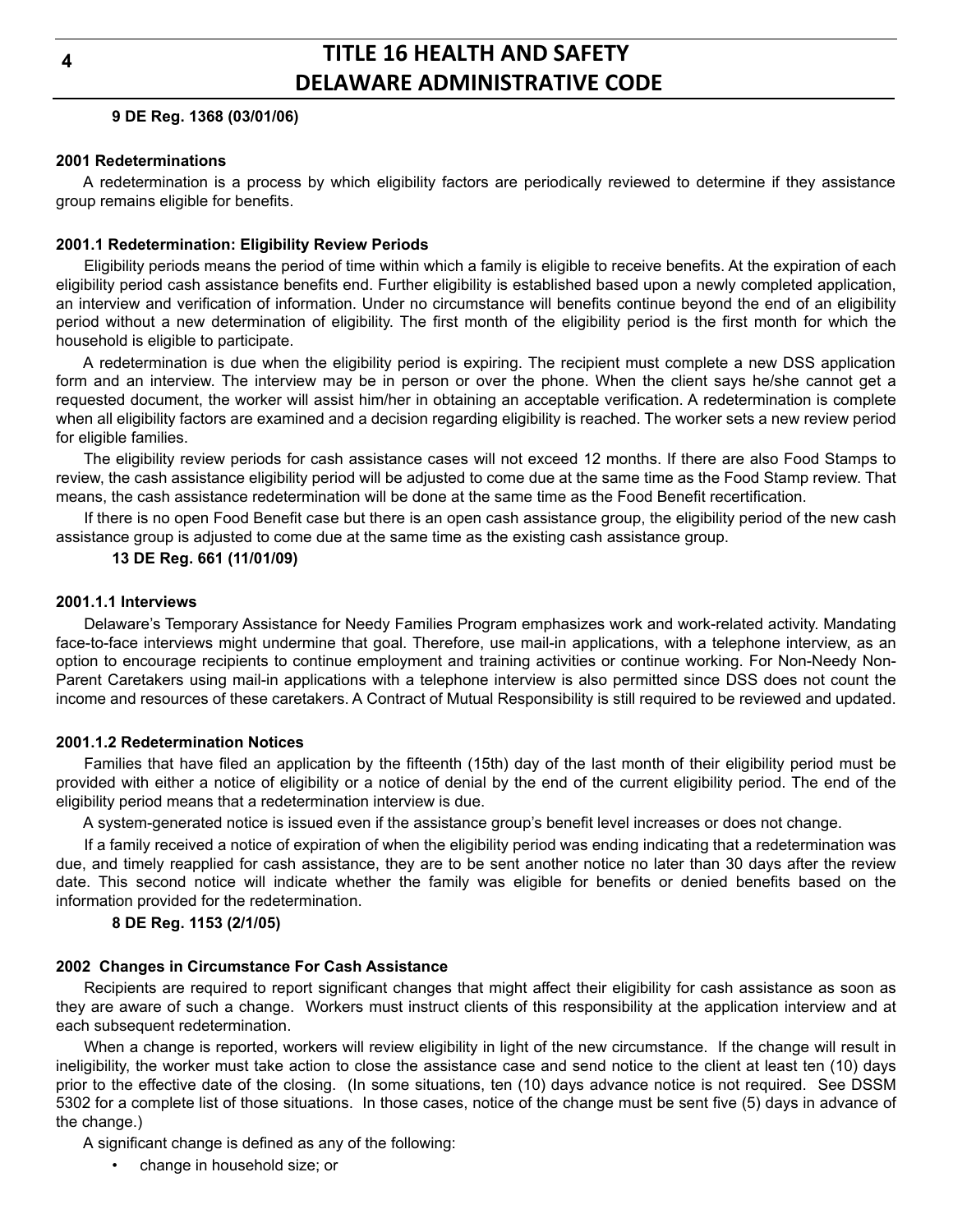- new source of employment; or
- loss of unsubsidized employment or a change in employment status from full-time to part-time which was beyond the recipient's control; or
- an increase of forty (40) hours or more in unsubsidized employment per month; or
- receipt of a new source of unearned income; or
- increases or decreases in existing sources of unearned income totaling \$50.00 or more per month.

EXAMPLE:An applicant applies in May. The applicant is employed. The applicant is working 30 hours per week and earned \$6.15 per hour. The best estimate of wages is calculated by multiplying 30 hours times \$6.15 (\$184.50 per week), then multiplying the weekly figure by 4.33 to determine the monthly income of \$789.89.

If the change will not result in ineligibility, workers will proceed by:

Instructing the recipient to provide any necessary verification of the change within ten (10) days. Action is taken to effect the reported change prospectively. (See DSSM 2014). Refer to DSSM 9085 for reporting changes for Food Stamps.

### **2002.1.1 Case Closures**

For Cash Assistance and Food Stamps:

The Division can terminate benefits if, based on reliable information, the following is true:

- All members of an assistance group/household have died; or
- All members of an assistance group/household have moved from Delaware; or
- DSS mail has been returned by the post office indicating no known forwarding address.

### For Medical Assistance:

The Division can terminate benefits for an individual if, based on reliable information, the following is true:

- The member of the assistance group has died; or
- The member of the assistance group has moved from Delaware; or
- DSS mail has been returned by the post office indicating no known forwarding address.

## **2002.1.2 Change of Address Case Processing Instructions**

Outlined below is a method for obtaining information from client and procedures for processing address changes.

- A. Method The method involves answering the questions of WHO, WHERE, WHEN, and WHAT.
	- 1. WHO:
		- a. Identify all members of the Assistance Group (AG) or Household (HH) who are moving.
		- b. Determine the status of those who are not moving.
	- 2. WHERE:
		- a. Establish the new address for the AG/HH. (Be sure to include the correct Postal Zip Code.)
		- b. Identify whether the AG/HH has moved into the dwelling/residence of another.
		- c. Identify whether another person is moving in with the AG/HH at the new address.
		- d. Determine whether the other person identified in (b) of (c) above is related to any member of the AG/HH. If yes, determine the impact on client eligibility for continued benefits.
	- 3. WHEN:
		- a. Establish when the move is/was effective.
	- 4. WHAT:
		- a. Identify the new shelter expenses, including:
			- 1) Rent/mortgage amount.
			- 2) HUD subsidies.
			- 3) Utilities (heat, cooling, water, etc., none).
			- 4) Taxes.
			- 5) Insurance.
			- 6) Telephone.
		- b. Determine whether expenses are shared with another household.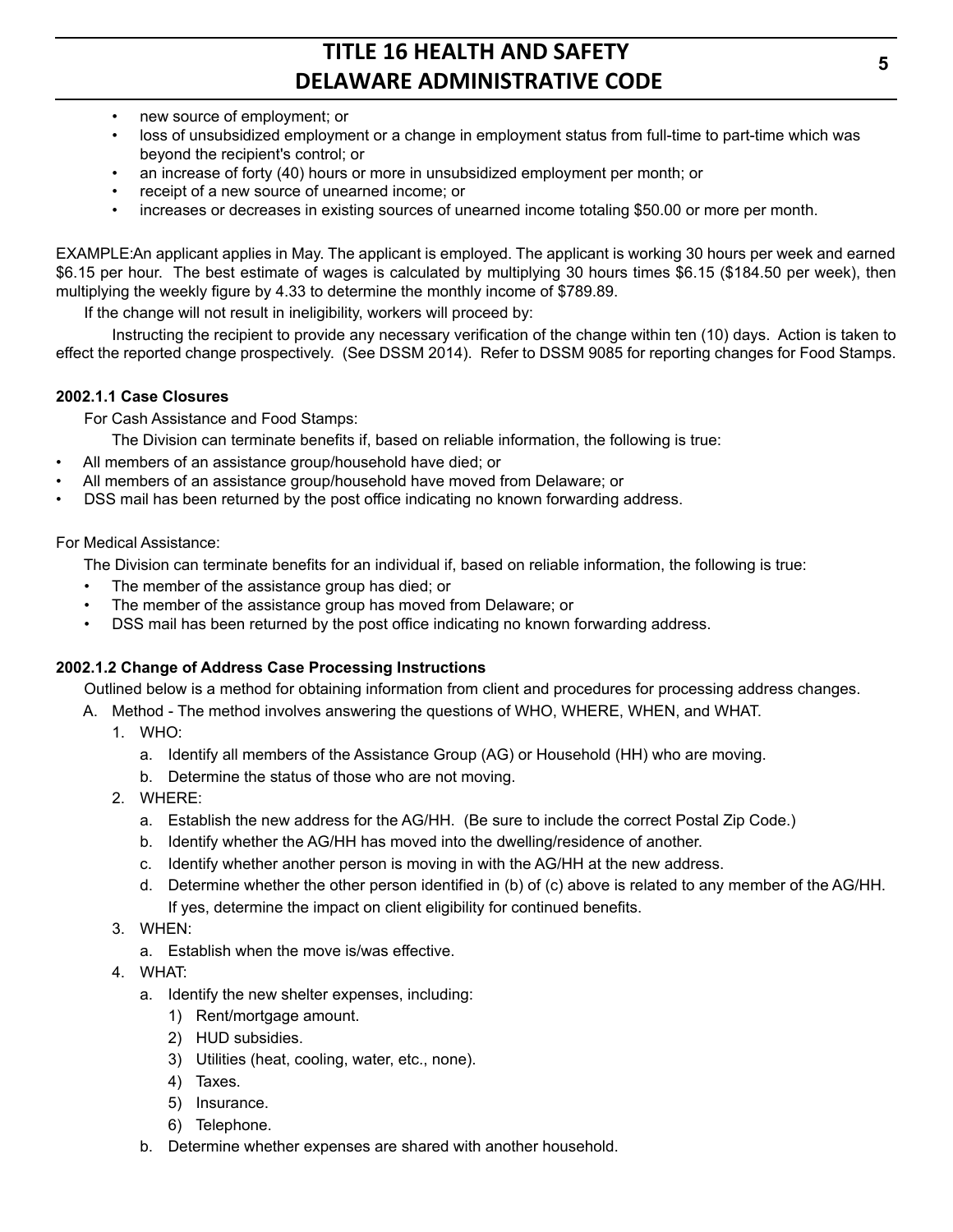### B. Procedures

The following procedures are to be used when a client reports a change of address:

- 1. Initial Client Contact
	- a. Always verify identity of person reporting address change during both telephone and office contacts, as follows:
		- 1) Telephone Contact Request caller to provide essential identifying data (i.e., Social Security Number, Date of Birth, etc.)
		- 2) Office Contact When person is not known to you, request individual to provide essential identifying data or verify identity by checking case record photo ID card.

b. Once identity is verified and no other verification has been provided, immediately process only the address change by entering information into DCIS; i.e., only the physical change of address.

NOTE:If the change cannot effect the benefit prior to deadline for the next scheduled benefit(s) issuance, offer the client the option of a benefit(s) hold. Document the client's decision on whether the benefit(s) is to be held. If the client elects to have the benefit(s) held, send message to DMS to hold.

REMEMBER:If the move is to a shelter for battered women and children, the household may receive an additional Food Stamp allotment as a separate household only once a month. (See DSS Manual Section 9707.)

c. Advise client verbally of what verification is necessary to complete the action and the deadline for presenting the verification. Hand-issue or mail the client the Form 105 to identify the required verification and the deadline [minimum of ten (10) days] for the receipt of the verification.

- 2. Follow-up Activities
	- a. When verification is not received prior to the deadline, determine continued eligibility based on known facts.
	- b. Review for accuracy and document facts. If any discrepancy is identified, notify the client of what information is needed to resolve and establish a new deadline.
	- c. Process the changes prospectively to effect the changes in shelter costs now.
	- d. Review DCIS to make sure correct information is in the system:

If the client owned the previous residence, review the disposition of any real property for appropriate eligibility determination of income and resources.

## **2002.2 Ineligibility Occurring After the First Day of the Month**

When ineligibility occurs after the first day of the month, the cash assistance case must be closed the following month. Note: If the change is reported too late in the month to allow for advance notice to the recipient, the case is closed the next month. (See DSSM 5202 for exceptions to the advance notice requirement.)

The following action must be taken on the current month's benefits.

1. If ineligibility is the result of a strike, the payment must be recovered as outlined in DSSM 3025.

2. If ineligibility results because the recipient receives lump sum income, the payment must be recovered as an overpayment.

3. If ineligibility results because of an increase in income, the worker will determine if income received in the month it began was enough to render the unit totally ineligible. If so, the payment must be recovered in an overpayment.

4. If ineligibility occurs for another reason, the payment is not recovered.

## **2003 Payee and Voluntary Protective Payee**

The payee for an assistance grant is the person in whose name checks are issued. A payee who is not included in the assistance unit is recorded as a "payee only" in the DCIS system. Payments issued to a "payee only" should be so designated. Instructions for issuing payments denoting "payee only" status can be found in the DCIS User Guide.

In TANF or GA, if both parents are in the home, the parents will decide who is designated as the payee.

In TANF or GA, persons may select "voluntary protective payees" if they are ill or hospitalized and unable to transact the check easily. Persons who are mentally retarded may select a "voluntary protective payee" if they are unable to transact financial matters without difficulty. The case record must indicate the reason for the selection. The names of both the voluntary protective payee and the client must appear on each application form.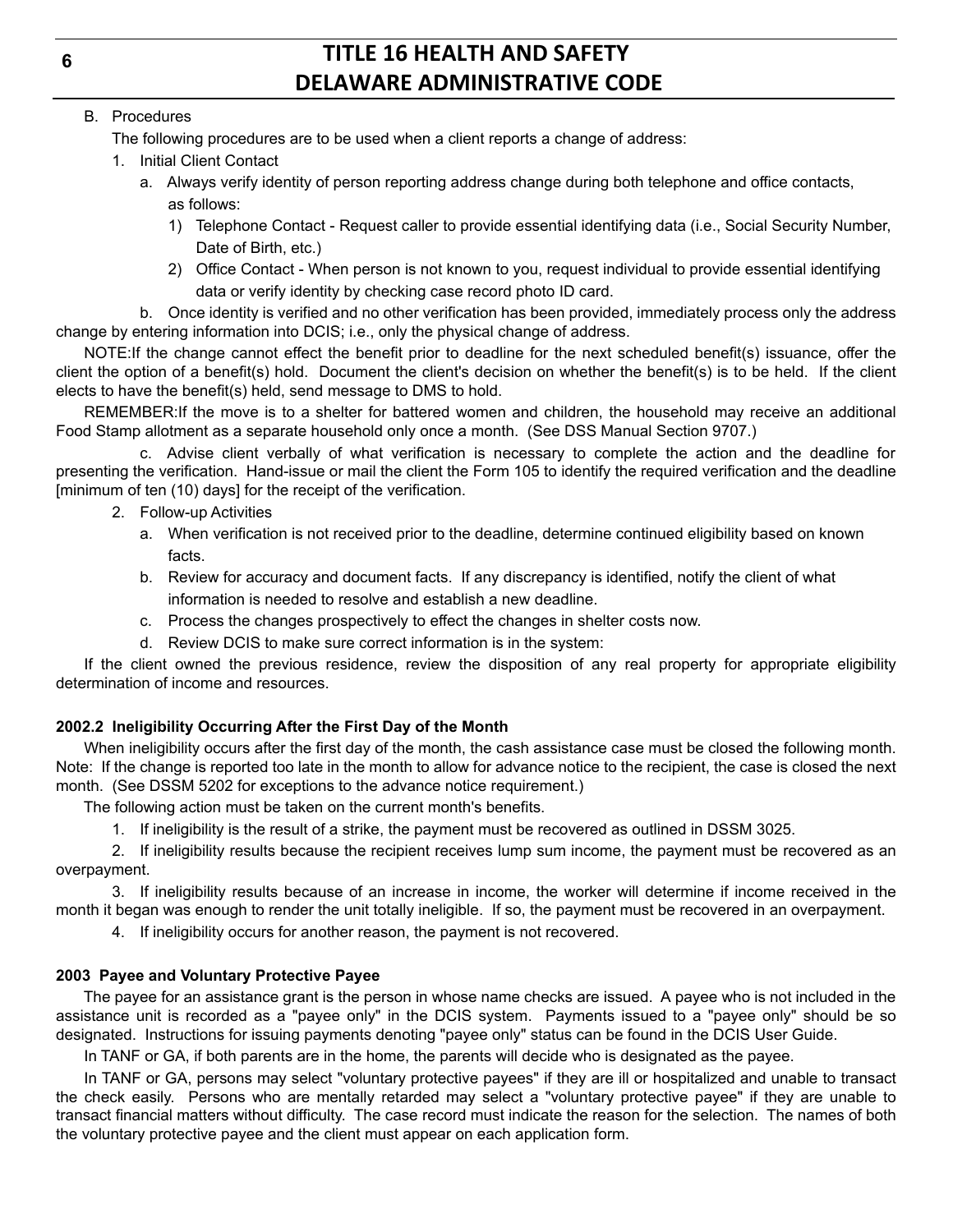The designation above is similar to the designation "Representative Payee" as used by the Social Security Administration and "Authorized Representative" as used in the Food Stamp Program.

The request for a "voluntary protective payee" must be in writing from the recipient to whom payment would otherwise be made in an unrestricted manner and must be recorded in the case record. The restriction must be discontinued promptly upon the written request of the recipient who initiated it. (ID card issuance procedure for voluntary protective payee - See DSSM 2022.1)

#### **2003.1 Power of Attorney**

A person may be severely disabled physically but still able to manage his affairs whether through his own efforts or with the help of another person to whom he may give a valid power of attorney to act for him in certain specified areas, such as endorsement of his assistance check. In such cases, the client shall be the designated payee and not the person granted the power of attorney.

#### **2004 Payment Dates**

Regular monthly grant payments are mailed to recipients on or around the first day of each month. Initial grant payments are mailed when assistance is authorized, and the payments are prorated from the date the eligibility is established.

#### **2005 Check Rounding**

All payments are rounded down by dropping the cents.

#### **2006 Grant Payment of Less Than \$10**

No assistance check, initial, regular, or supplemental is issued in an amount of less than \$10. A recipient who is entitled to a payment under \$10 will not receive a check, but is considered a recipient for other purposes.

#### **2007 Stop Payments for TANF, GA and RCA Benefits**

The following procedures are used to place a stop-payment on a check that is reported by a client as lost, stolen, or not received by the 5th of the month.

1. The client must sign the Affidavit of Forgery and Request for Replacement of Lost Checks (Form 124) indicating that the check was not received, or was lost or stolen. Form 124 must have the benefit number and the benefit amount to be replaced. Form 124 is to have a notary signature.

2. The worker completes Form 230, Stop Payment or Rescind Payment for each TANF, General Assistance, and RCA check not received.

3. Form 230 and Form 124 are forwarded to DMS.

4. DMS investigates claims of checks that were not received, lost, or stolen. DMS will issue a replacement check to the recipient four working days after the receipt of the affidavit and Form 230, if the original check has not been cashed. (Note: In rare instances DMS will send a replacement check to the pool when requested. A reason must be given for distribution by the pool.)

### **9 DE Reg. 1756 (5/1/06)**

#### **2008 Replacement Benefits - TANF, GA, RCA**

The client must sign the Affidavit of Forgery and Request for Replacement of Lost Check (Form 124) attesting to the loss and submit the affidavit to DSS within ten days of the report of the loss.

The household will not receive a replacement check if the affidavit is not received by DSS within ten days of the report of the loss. If the tenth day falls on a weekend or holiday, DSS will consider the affidavit as received timely if it is received on the next business day.

The household will not receive a replacement check if the date of request exceeds the stale date on the check. The stale date on checks is sixty (60) days from the date of the check..

DSS will issue replacement benefits within ten days of the reported loss or within four working days of receiving the affidavit, whichever is later.

The procedures listed below are followed in order to replace benefits. They apply to both closed and open cases.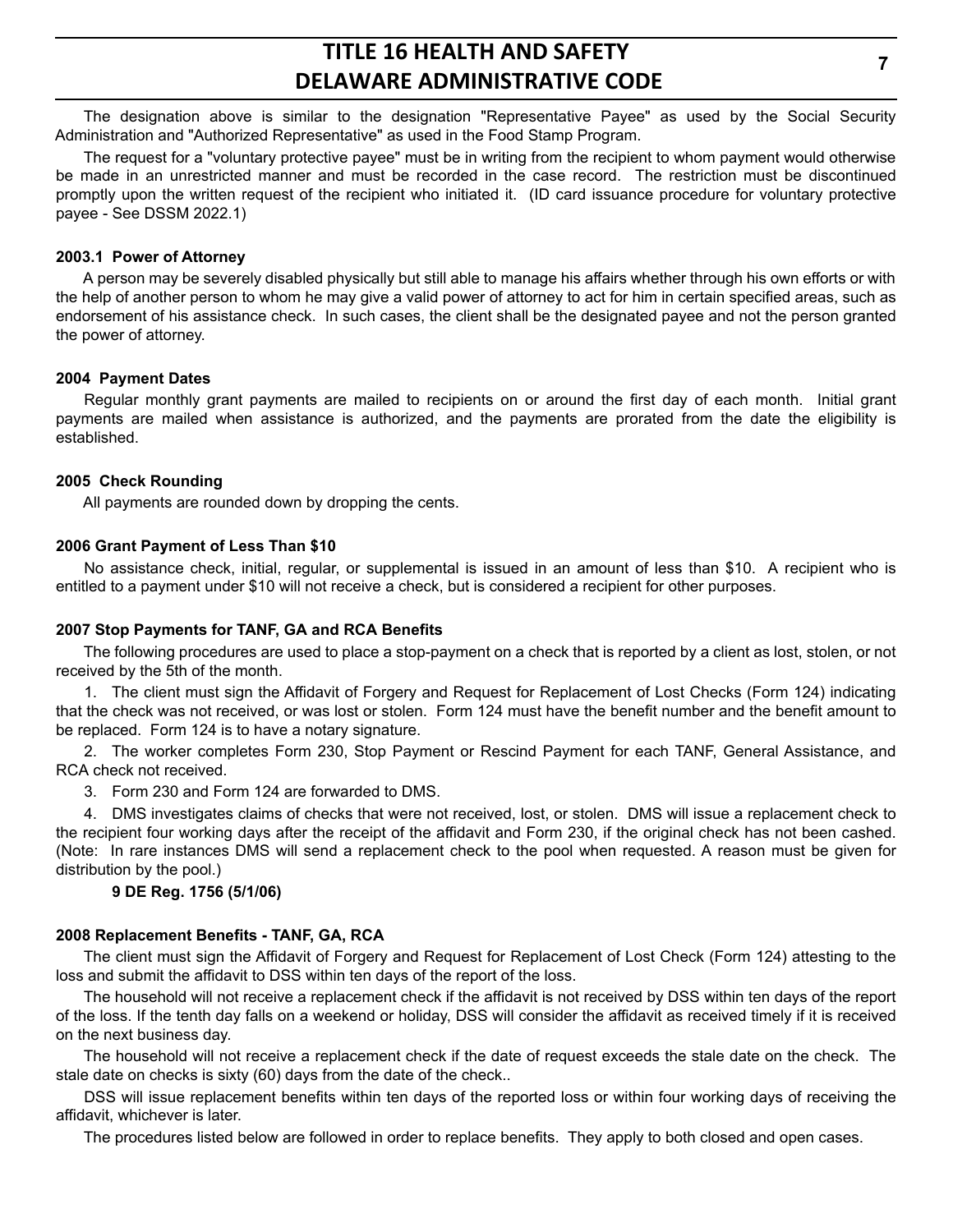**8**

## **TITLE 16 HEALTH AND SAFETY DELAWARE ADMINISTRATIVE CODE**

1. The DCIS II screen that reflects the current status of the case (open or closed), Form 124, and Form 230 are sent to the Payment Section, DMS, Third Floor Annex, Administration Building, Herman M. Holloway, Sr. Health and Social Services Campus.

If the replacement is to be issued in an amount different from the original benefit, the pool supervisor must indicate on a separate sheet of paper the amount of the replacement benefit, the reason for the different amount and sign it.

Upon receipt of Form 124 and Form 230, the Payments Section will issue the benefit via the DCIS II system and mail it to the recipient. Note: In order to issue a replacement benefit for a closed case, the Payments Section will have to reopen the case. Once the replacement benefit has been issued, the Payments Section will return the case to a closed status. A DSS supervisor may grant reasonable extensions of the above ten-day limit based on good cause.

### **9 DE Reg. 1756 (5/1/06)**

### **2009 Holding Checks and Food Stamp Benefits**

1. Checks and/or Food Stamp benefits may be held at DMS after the DCIS processing deadline for the following reasons:

a. A change in circumstance in a cash assistance case is reported or discovered after the 20th of the month that will result in a reduction or termination of benefits.

If DSS has information confirming a circumstance that requires only adequate notice such as when a recipient has been committed to an institution, or when a child has been removed from the home as the result of a court action, the worker will reduce or terminate the benefit and send notice to the client. (See DSSM 5201). In these situations,10-day advance notice is not required. If any other circumstance is reported that will result in a reduction or termination of benefits, the check may be held and canceled only if the client signs a written statement indicating that he/she understands that benefits will be reduced as a result of the information that was reported. If a statement is not signed by the client, the benefit cannot be reduced. Cash assistance clients must be informed that failure to sign such a statement could result in an overpayment.

NOTE: Changes in Food Stamp cases reported after the 20th of the month that result in a reduction or termination of benefits are always reflected in the Food Stamp budget the month following the next issuance. For example, a change reported on June 28th is reflected in August's issuance. In addition, the July benefit is not recoverable as a Food Stamp claim even if the change results in termination of the benefit. For this reason, benefits are not held when such changes are reported.

b. A change of address is reported after the processing deadline (cash assistance only). The worker will notify DMS to release the benefit to the new address. In addition, the worker will notify the client via Form 145 that the benefit was mailed to the new address and will request that the client provide verification of the address change and the new living arrangements within ten (10) days. In these cases, it is not necessary to hold the check until verification is received. However the case must be closed for the following month if the client does not provide verification as requested.

2. Procedures for holding checks and Food Stamp benefits

a. DMS will inform local offices of the hold deadline date at the beginning of each month.

b. Requests to hold checks or Food Stamp benefits will be sent to DMS via messages on the DCIS system. Messages are sent after 3:00 p.m. every day listing all benefits to be held that day.

Separate messages are sent for Food Stamp benefits and checks. The messages must include the case name, DCIS ID number, and case suffix of each benefit to be held. In addition, the Zip Code for each check that is held and the complete address for each Food Stamp benefit that is held must be included in the message.

Sample Message Format

From: Pool 460 To: DMS Please hold the following checks:

1) John Smith 032121 G1 19901 2) Bill Jones 031561 A1 19943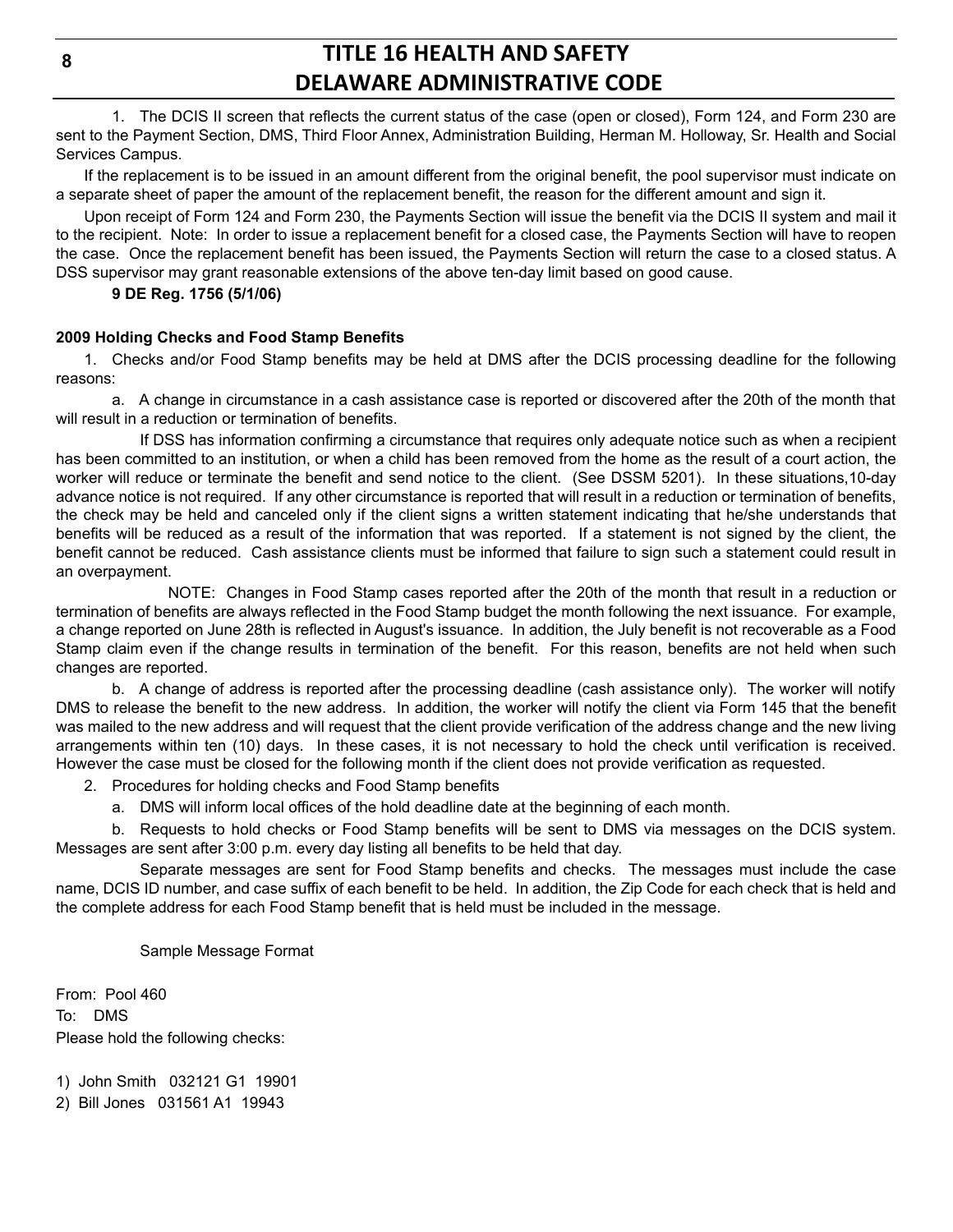3. DMS will also be notified of the disposition of held benefits via messages on the DCIS system. Messages are sent after 3:00 p.m. every day listing all dispositions made that day. Separate messages are sent for Food Stamp benefits and checks. The case name, DCIS ID number, case suffix, and disposition must be included in the message.

> Sample format: From: Pool 460 To: DMS

Please make the following dispositions on held Food Stamp benefits.

1) Bob Jones 234161 F1 cancel

2) Sheila Brown 191000 Fl mail to current address

3) Susan Green 192013 F1 mail to 22 Black St., Dover, DE 19901

4) If the printer at DMS is not functioning, a message will be sent to all local offices the next day to request that the list of the previous days' holds and dispositions be sent again.

5) DMS will send a list of the checks and Food Stamp benefits still on hold after the first of the month to each local office. Disposition must be made on all benefits by the 15th of the month.

On the 15th of the month DMS will send to the attention of the Operations Administrators a list of benefits still on hold. It is the responsibility of Operations Administrators to ensure that disposition is made on all benefits by the DCIS processing deadline. If disposition is not made, the next month's benefit will also be held.

#### **2010 Disposition of Benefits Returned in the Mail**

Each month DMS will notify each local office of all benefits that are returned in the mail. Disposition must be made on these benefits by the DCIS processing deadline. DMS will be notified of the dispositions via messages online. Messages are sent each day after 3:00 p.m. listing all dispositions made that day on returned in the mail benefits. Separate messages are sent for checks and food stamps, and will include the disposition, case name, DCIS ID number, case suffix, and address change, if any, of each benefit.

Sample Format:

From: Pool 460 To: DMS

Please make the following dispositions on checks returned in the mail:

- 1. John Smith 013522 A1 cancel
- 2. Larry Green 013511 G1 remail to current address
- 3. John Jones 015311 A1 remail to 13 Smith St., Dover, DE 19901

### **2011 Issuing Benefit Restorations**

7 CFR 273.17, 45 CFR 233.20(a)(12)

This policy applies to cash assistance and food benefit applicants and recipients that received less benefits than they were eligible to receive. The need for restoration may be identified by the client or DHSS. Eligibility for restoration may also be determined by a court or administrative hearing decision or a change in law.

1. DSS Must Correct All Under-issuances

An under-issuance occurs when the amount of benefit that the household received was less than the benefit the household was entitled to receive. In these instances DSS will issue a benefit equal to the difference between what was received and what should have been received. This is called a restoration.

Exception: Restorations are not issued when funding is not available.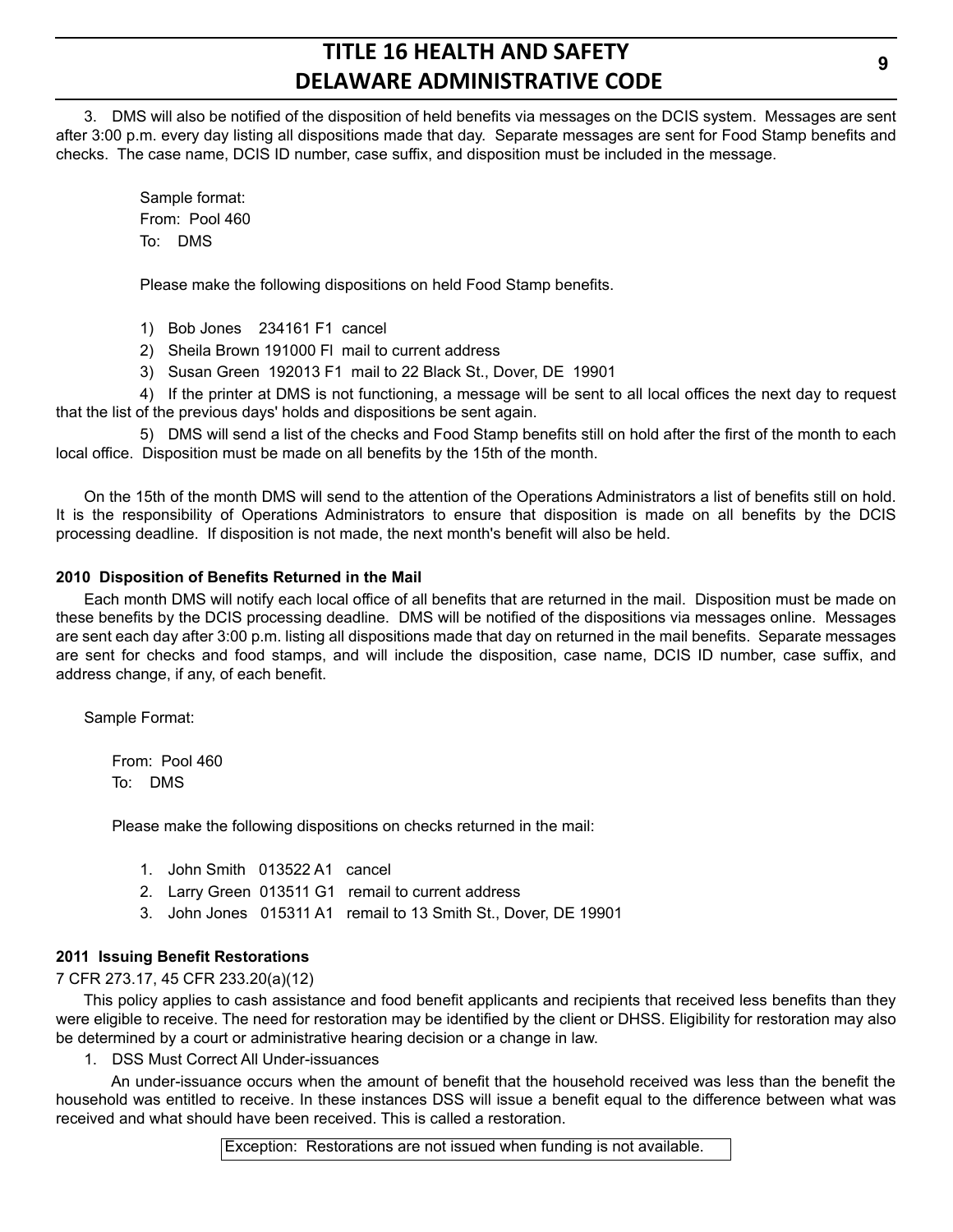**10**

## **TITLE 16 HEALTH AND SAFETY DELAWARE ADMINISTRATIVE CODE**

### 2. Restorations Must Be Approved

Benefit restorations must be approved by a designated authority. The following are authorized to approve restorations as indicated.

- A. Operations Administrator: approves 1 to 3 months of benefits.
- B. Chief Administrator: approves 4 to 12 months of benefits.
- C. Fair hearing or court decision: required for 13 or more months of benefits.
- 3. DHSS Applies Restorations to Unpaid Overpayments and Claims

If the client has an unpaid overpayment or claim, the agency will first use the restoration to reduce the overpayment or claim. Any remaining funds are sent to the client. See DSSM 7002.1 and DSSM 9011.1.

4. DHSS Issues Restorations When the Household Composition Changes

Issue benefit restorations even if a household's membership has changed. In this instance issue the restoration to the household containing a majority of the individuals who were household members at the time the loss occurred. If the agency cannot locate or determine the household which contains a majority of household members, the agency will issue the restoration to the household containing the head of the household at the time the loss occurred.

## **15 DE Reg. 1025 (01/01/12)**

### **2012 Deceased Recipients**

Eligible individuals may receive benefits up to and including the date of his/her death.

For Cash Assistance:

If a recipient dies after midnight of the first day of the month, but before he has received his grant or was unable to endorse and cash it, the check may be returned to the Payments Section, DMS. There it will be marked "Payable to the estate of" the recipient. The name of the person handling the estate will be designated as payee. The check will be sent to the person handling the estate.

For Food Stamps:

If the deceased recipient was the only household member, the food stamp benefits are returned to the agency.

If the deceased recipient is the payee of the benefit for a household, the remaining household members are eligible for the benefit at the same level for the current month, and if eligible due to ten day notice, for the next month's benefit.

### For Medical Assistance:

Individuals may receive benefits up to and including the date of his/her death.

For Long Term Care:

Institutions may receive vendor payment up to and including the date of death.

### **2013 Verification**

### 7 CFR 272.8(a), 7 CFR 273.2(f)(9)

In general all categorical eligibility factors must be verified before assistance can be authorized unless policy specific to that factor indicates that verification can be delayed.

When a redetermination is due, the recipient must complete a new DSS application form (Form 100). A redetermination is complete when all eligibility factors are examined and a decision regarding continuing eligibility is reached.

Close the assistance case of a recipient who fails, without good cause, to complete the redetermination review. Likewise, close the assistance case of a recipient who fails, without good cause, to provide requested information necessary to establish continued eligibility.

As part of the verification process for continuing eligibility, the person will provide verification that s/he has carried out the elements of the individual Contract of Mutual Responsibility. The penalties for non-cooperation in developing the Contract and/or following through with the required components of the Contract are also detailed.

Refer to DSSM 2001 for specific information regarding timeframes for returning verifications and noticing requirements. Recipients are required to verify changes in circumstance within ten (10) days of the report of the change.

### **18 DE Reg. 142 (08/01/14)**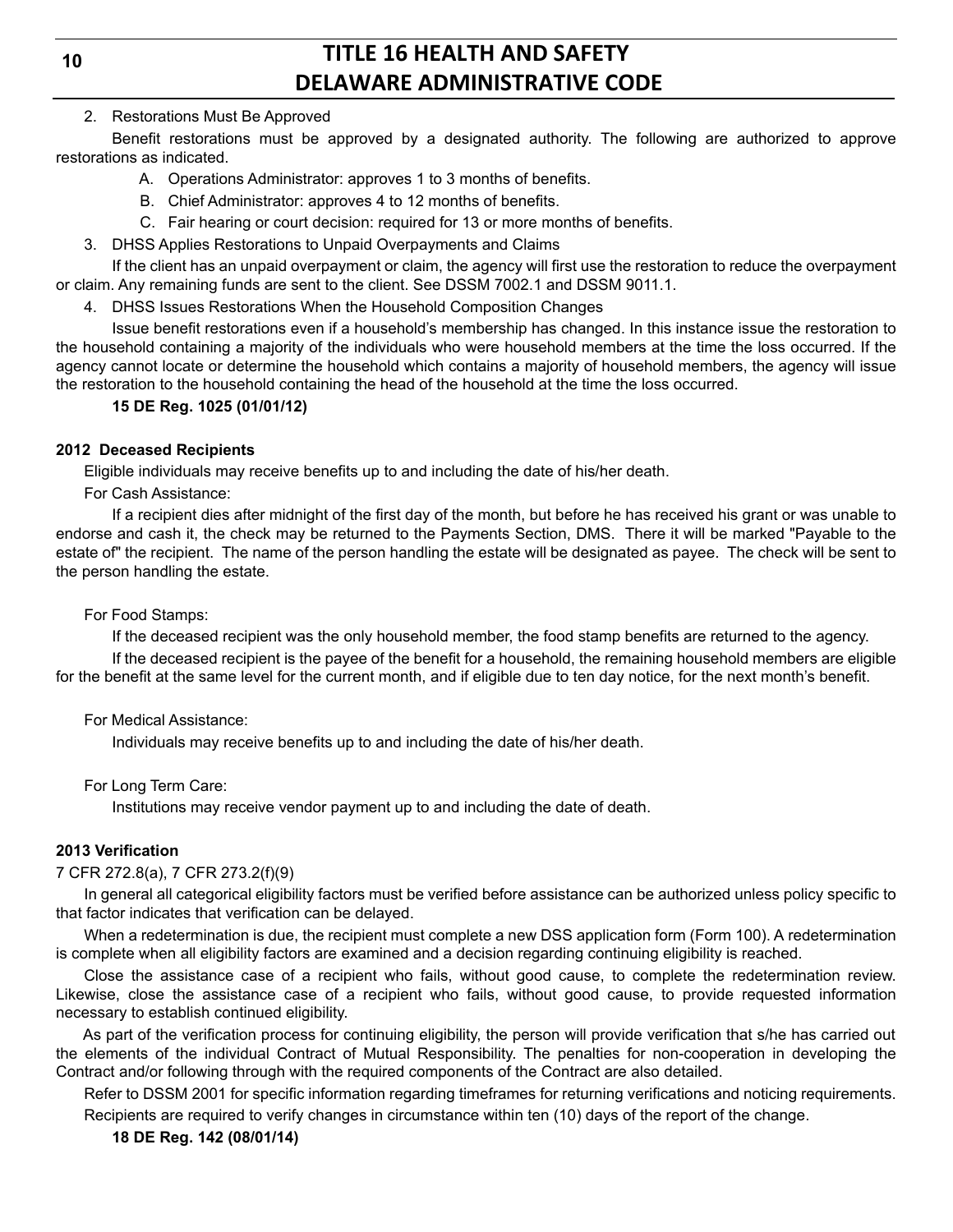### **2013.1 Income and Eligibility Verification Systems (IEVS)**

The purpose of the Income and Eligibility Verification Systems is to obtain and verify income information relevant to determining eligibility and benefit amounts in the TANF, FS, Child Care, and Medicaid programs through a series of computer matches and on- line interfaces. In IEVS, the Division will obtain:

• Unearned income data from the Internal Revenue Service (IRS).

## **Exception: The Food Supplement Program will not utilize unearned income data from the IRS.**

- RSDI, SSI, pension, self-employment earnings, wage data and verification of Social Security Numbers from the Social Security Administration (SSA).
- Wage data and UC data from the Delaware Department of Labor (DOL).
- Licensed motor vehicle ownership data from the Delaware Division of Motor Vehicles (DMV). The address reported to DMV of each person holding a Delaware driver's license is also available through this system.

Information obtained through IEVS will enable the Division to:

- Identify unreported or discrepant income information.
- Discourage new applicants from attempting to receive benefits to which they are not entitled.

Except for IRS information, IEVS data is stored in DCIS and can be viewed by accessing the system (see the DCIS User Guide for instructions). IRS information is not stored in DCIS. It is available in hard copy only and is safeguarded according to IRS regulations.

### **10 DE Reg. 1007 (12/01/06) 18 DE Reg. 142 (08/01/14)**

### **2013.2 IEVS Notification to Applicants and Recipients**

Applicants and recipients must be notified that income and eligibility information will be obtained from the IEVS income sources (DOL, SSA, DMV, IRS) and will be used to determine initial and ongoing eligibility for benefits. This notice is part of the DSS application form (Form 100) and is explained to applicants and recipients at the time of application and at each recertification or redetermination of eligibility.

### **2013.3 Requesting IEVS Information**

Information will be requested from the IEVS income sources on all Cash Assistance, FS, and Medicaid applicants and recipients and on other individuals whose income is considered in determining eligibility for these programs. Other individuals include step-parents, minor parents' parents, and disqualified and sanctioned individuals.

### **Exception: The Food Supplement Program will not request or utilize unearned income data from the IRS.**

Information on persons who apply for benefits is requested from all IEVS income sources each month. For recipients and other individuals, information is requested as indicated below:

- DOL -Wage data is requested quarterly for recipients that were active during the most recent quarter for which DOL has information. For example, in April, DOL has complete wage information for the last quarter of the previous year. In April, DSS will request information on those active in October, November, and December of last year.
- Unemployment Compensation data is requested monthly.
- SSA Initially, benefit and other income information on all currently active recipients is requested and received. Thereafter, SSA is notified on a monthly basis of additions and deletions to the active DSS file. SSA information is received by DSS when BENDEX (the SSA computer file) is updated with new income information.
- IRS -Income data is requested annually on currently active recipients.
- DMV Information is screened (on- line) at recertification and redetermination of active recipients. **18 DE Reg. 142 (08/01/14)**

### **2013.4 Using IEVS Information**

Applicants - Information obtained through IEVS is used to determine initial eligibility and benefit amounts. However, DSS cannot delay an eligibility determination solely because IEVS data is not available, unless the income information reported by the applicant is questionable. If all other eligibility requirements have been met and IEVS data has not been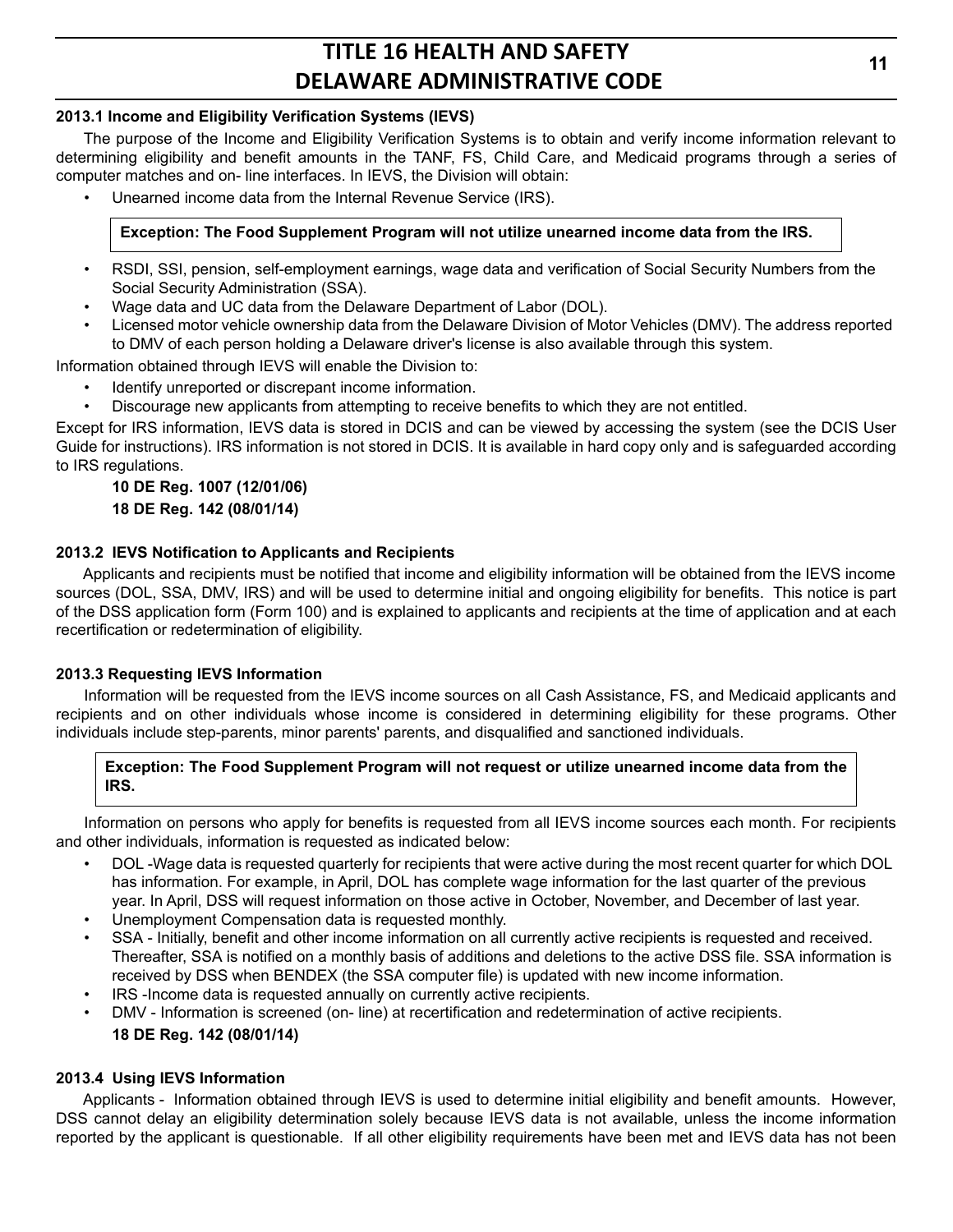**12**

## **TITLE 16 HEALTH AND SAFETY DELAWARE ADMINISTRATIVE CODE**

received, an eligibility decision must be made. When IEVS data becomes available, the information must be acted on in the timeframes allowed for processing IEVS information on recipients.

Recipients - DSS must act on information received through IEVS on active recipients within 30 days of the receipt of that information. This includes:

- Comparing IEVS data to case record information.
- Identifying new or discrepant information.
- Verifying information.
- Making appropriate case changes or documenting the case record if a case change is not necessary.
- Issuing a notice to the recipient that informs him/her of the case change and his/her right to request a fair hearing.

The 30-day IEVS processing period begins when IEVS information is received by the State Office. The deadline may be extended in cases where it is necessary to contact a collateral source to verify IEVS data and the source has not responded. However, this deadline can be extended to no more than 20% of the cases involving collateral verification.

DCIS will track the 30-day IEVS processing period beginning the day information is received from the information source. When information is acted on, the worker will notate the DCIS file with a code indicating that the match information has been resolved. Each month a report will be generated by DCIS that lists the cases for which IEVS information has not been resolved.

Information received on recipients whose benefits have been terminated must also be resolved, but these cases are not subject to the 30-day processing deadline. If an individual reapplies for benefits, any IEVS information that has not been acted on must be resolved before the application is approved.

### **2013.5 IEVS Case Processing Instructions**

DSS will request information from the IEVS participating information sources by sending a tape listing current DSS applicants and recipients to the sources in the timeframes indicated in DSSM 2013.3. Information available from the sources' files is matched with DSS clients using the clients' Social Security Numbers.

UC data received from DOL and SSI and RSDI information received from SSA is verified. The DCIS file will be automatically updated and benefits will be recalculated using SSI and UC information. In the instance of RSDI data, DSS workers must resolve discrepancies between SSA and State Agency data, as described later in this section.

Wage and other income and resource data obtained through IEVS is not verified. When received, this data will first be processed by DCIS to screen out irrelevant data and data already known to the DCIS system. Any remaining unresolved wage and income data will be forwarded to Audit and Recovery Management Services (ARMS) for resolution.

ARMS resolves the wage and income data affecting the cases and forwards the information to the appropriate DSS supervisor via a transmittal form which informs DSS of what action should take place. If there is no change, the ARMS worker will notate the case record to indicate IEVS data did not necessitate a case change.

If IEVS information received on applicants can be resolved within the 30-day application processing limit, the application cannot be approved until the IEVS information is documented.

Wage and income information can be resolved by contacting the applicant or recipient or by contacting a reliable third party source (i.e., the employer or the source of other income). It is not necessary to secure the client's permission prior to contacting the third party source because applicants and recipients are notified at application and at redetermination or recertification of DSS' intention to obtain and use IEVS information to establish eligibility.

NOTE:DCIS will use the appropriate reason codes that notify the recipients that the benefit change resulted from information obtained through IEVS. Use of these codes allows DSS to document eligibility and benefit determinations made on the basis of IEVS information.

Additionally, to process IEVS information the procedures outlined below specific to the income information source are followed.

### DOL

At application and at recertification or redetermination, DSS screeners will screen each applicant or recipient aged 16 and older through the DOL on- line computer interface. Regardless of whether the individual is found in the DOL system, a minimum of one DOL screen will be printed and included in the case file as evidence that the screening was completed.

Wage information in the DOL system is not verified. If wage information in the previous two quarters is discovered, it must be resolved as part of the application or redetermination/ recertification process. UC information is verified and is used to determine eligibility and benefit amounts.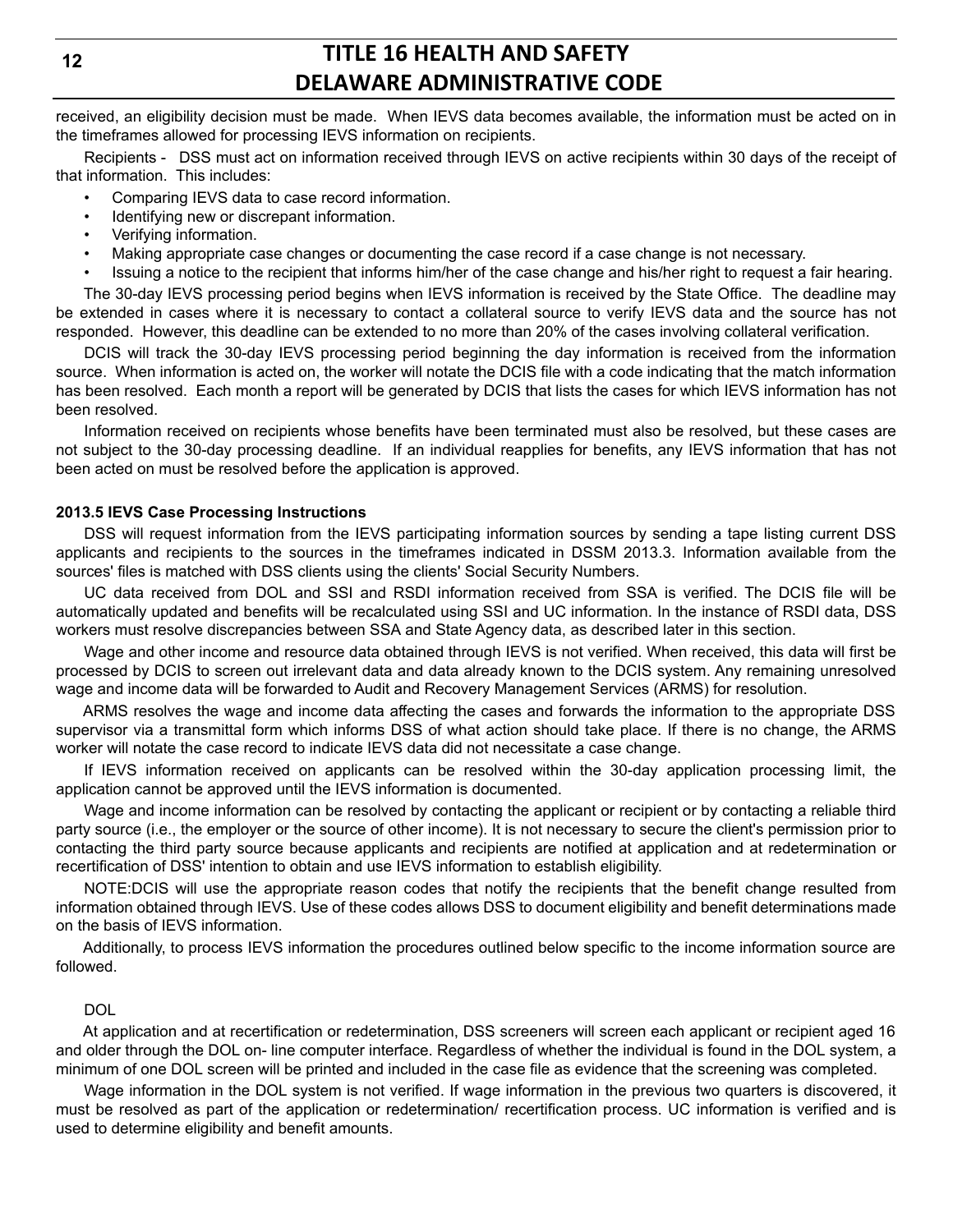#### DMV

At application and at redetermination or recertification, DSS screeners will screen applicants and recipients aged 16 and older through the DMV on-line computer interface when the individual does not report motor vehicle ownership, the situation appears questionable, and further investigation is warranted in order to establish eligibility. Examples of questionable situations include, but are not limited to, persons who do not claim MV ownership and are: 1) employed, or 2) were recently employed, or 3) live in remote locations. Routine DMV screening of all applicants and recipients is not required. DMV vehicle information registration discovered in the system is not verified and must be documented independently as part of the application process.

In addition to vehicle registration information, the address reported to DMV of each person holding a Delaware driver's license is also on file in the system. Though there is no requirement to check this information regularly, workers should be aware that it is available. An example of its potential use is to check the address of an absent parent.

NOTE:If information obtained from the DOL or DMV on-line interface was not reported by the applicant or recipient and this information is relevant to the eligibility and benefit determination, DCIS will use an IEVS reason code. Use of these codes will enable DSS to document eligibility and benefit determinations made on the basis of obtaining and using IEVS information.

#### **SSA**

At application all applicants must furnish a SSN or provide proof that an application for a number has been filed with the Social Security Administration. Applicants who have a number will be asked to provide proof of the number. Acceptable documentation includes a Social Security card, a pay stub, a W- 2 form or a UC claim card. If an applicant is unable to provide proof of his/her number but can furnish one, the application will be processed using the number the applicant furnished. All SSN's will be submitted to the SSA for verification through IEVS.

Numbers not verified by IEVS will be forwarded to Audit and Recovery Management Services (ARMS) for resolution. The procedure for handling unverified SSN's appears in DSSM 9032.5. If it is determined by ARMS that an applicant or recipient provided a false SSN in order to receive benefits for which he/she was not entitled, a claim or overpayment will be processed.

ARMS will notify DSS eligibility workers if it is unable to resolve an unverified Social Security Number. It is the responsibility of the eligibility worker to refer the recipient to the Social Security Administration to reapply for a Social Security Number. When this referral is made, the eligibility worker will note on the referral form (Form 122) the individual's unverified number so it can be investigated. These persons can continue to receive benefits as long as they provide proof that an application for a SSN has been filed at the Social Security Administration within ten (10) days of the referral.

At application, the intake worker will request verification of SSI and RSDI benefits listed on the application. Acceptable verification includes the recipient's award letter that verifies the current benefit or a response from the Third Party Query System (TPQY). If information on benefits has not been verified by the 30th day following the date the application was filed, determine eligibility using the applicant's statement regarding the SSI or RSDI amount. BENDEX information is used on a monthly basis to determine program benefits. DCIS produces a monthly report indicating the RSDI benefit amount shown on the BENDEX report from SSA as well as the RSDI amount currently displayed on the DCIS file for each RSDI recipient. When both amounts agree, no further action is necessary. Whenever there is a discrepancy between the two RSDI amounts shown, proceed as follows:

1. Investigate the discrepancy and attempt to determine which figure is accurate. SSA's Third Party Query System (TPQY) report and award letters should be useful resources.

2. If the discrepancy is resolved, notify the Information Systems Unit (ISU) DCIS, Biggs Building, Herman M. Holloway, Sr. Health and Social Services Campus, and provide them with copies of any documentation used in your investigation.

3. Make any necessary corrections to DCIS.

4. If the BENDEX data appears discrepant, notify ISU of the circumstances so that technical assistance from SSA can be sought.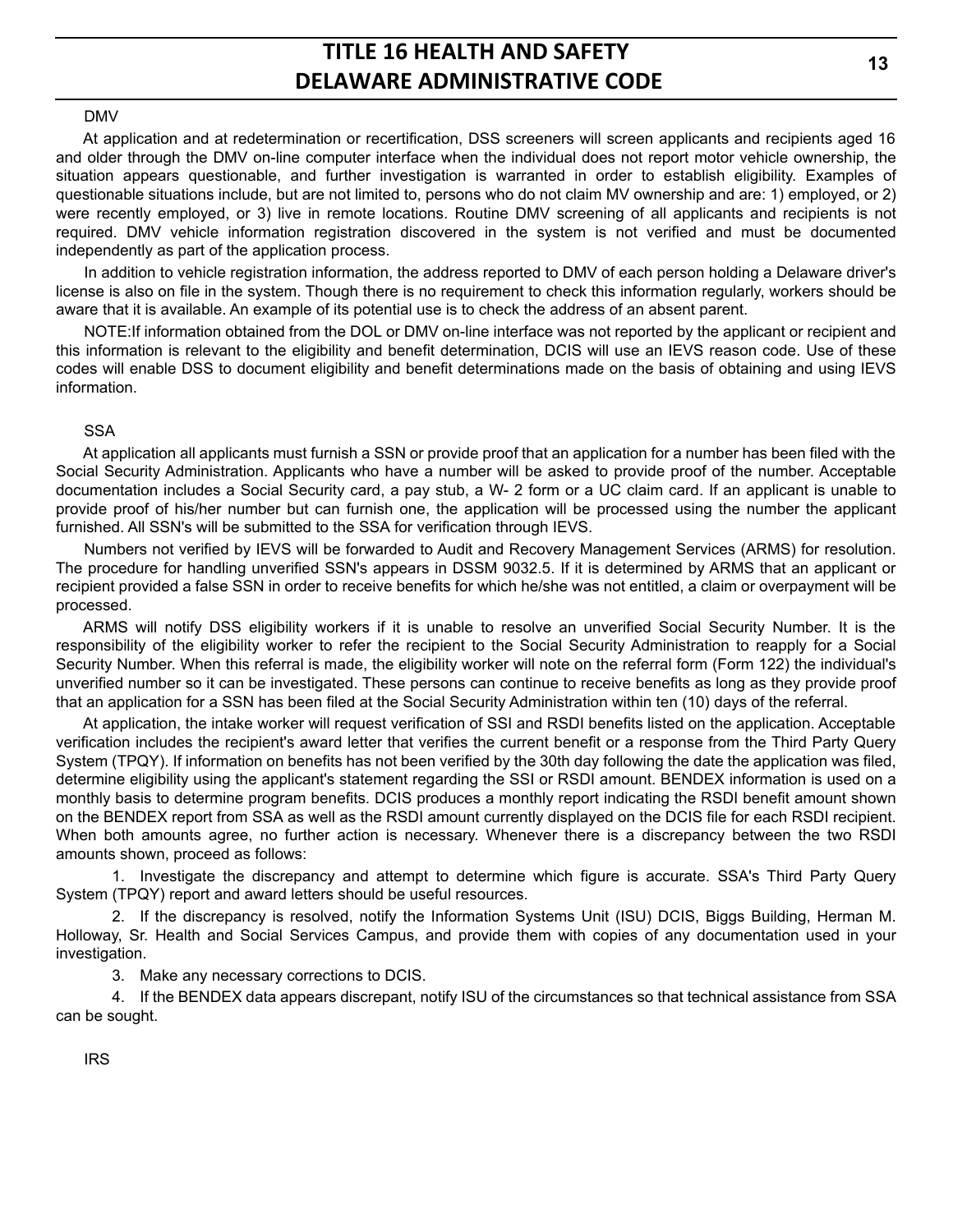DSS matches its active file with IRS files annually. Newly accredited cases are submitted for matching on a monthly basis. Unearned income sources revealed through this match process are considered unverified until independent third party documentation is obtained through either the household or appropriate income, resource or benefit source.

#### **Exception: The Food Supplement Program will not request or utilize unearned income data from the IRS.**

ARMS has exclusive access to the IRS match reports, which are maintained in accordance with IRS (Dept. of the Treasury) Publication 1075, as well as the DHSS IEVS Security Action Plan developed by ARMS. IRS information is not placed in casefiles. Every effort is made to protect the confidentiality of the information and prevent its unauthorized use.

### **18 DE Reg. 142 (08/01/14)**

### **2013.6 Child Support Interface**

Also included in DCIS, but not part of IEVS, is a computer interface with the Division of Child Support Enforcement.

In this system information regarding child support payments collected on behalf of TANF recipients and child support payments dispersed to recipients as bonus checks is entered into DCIS and automatically updates the DCIS data base. This is accomplished via computer interface with DCSE's computer system.

Each month the DCSE/DSS interface lists the amount of child support collected on behalf of children receiving TANF in the previous month. The DCIS data base is automatically updated with this information and the DCIS grant calculator uses the child support amount to determine the TANF unit's continuing financial eligibility. The TANF case is closed if existing income plus the countable child support payment exceed the TANF standard.

A second interface occurs with DCSE each month. The interfaces indicate when child support disregard/pass-through checks were issued and provides the basis for the TANF child support supplemental check computation. This information is matched with the related Food Stamp case to re-calculate Food Stamp benefits for the following month.

### **2014 Budgeting Procedures for TANF, GA, RCA and Food Stamps**

### **2014.1 Definitions**

The following definitions are applicable to this section:

1. Prospective budgeting means to determine eligibility or to compute the benefit level for a payment/issuance month based on the Division's best estimate of income and circumstances which will exist in that month. The worker will base the estimate on the Division's reasonable expectation and knowledge of current, past, or future circumstances verified through the employer, recent pay stubs, award letters, the applicant or other income source.

2. Budget month means the calendar month for which the Division uses income or circumstances to compute the amount of the benefit.

NOTE:In prospective budgeting, the budget month and the payment/issuance month are the same.

3. Payment/issuance month means the calendar month for which benefits are paid.

4. Beginning/initial month means those months at initial application in which benefits may be calculated differently than on-going months.

A month in which an applicant household is determined eligible and would have received a benefit except for the \$10 restriction will be a benefit considered as an initial month.

A month in which an applicant household is ineligible for the month of application, but eligible for the following month, will not be counted as an initial month for food stamps or TANF/GA.

### **9 DE Reg. 1370 (03/01/06)**

### **2014.2 Eligibility Determination**

Eligibility is always determined prospectively.

All cases are determined prospectively for the initial month of application and the subsequent months.

When adding new members to an on-going case, the new members and their income and resources are added prospectively.

### **2014.3 Method for Calculating Prospective Best Estimate**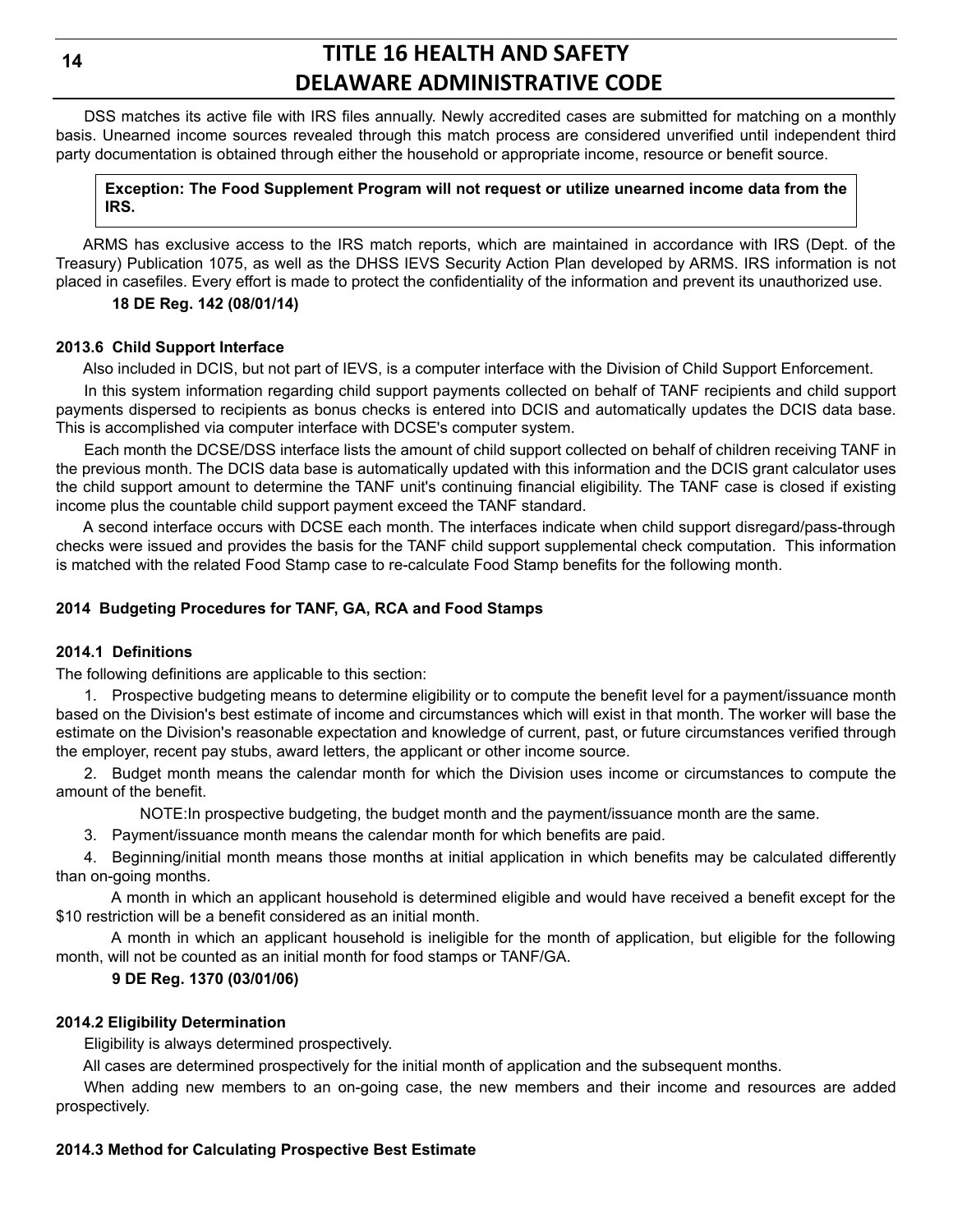Obtain all available information from the client and possible income sources to estimate the income. Use all income received in the previous thirty (30) days to determine the future income. If the past income is not an indicator of future income, verify the amount of the expected income from the income source.

When income is received on a weekly, bi-weekly, or semi-monthly basis, convert the income to the monthly amount by multiplying by the appropriate income conversion factor as follows:

Weekly - 4.33 Bi-weekly - 2.16 Semi-monthly - 2

Example 1:Client is employed by TANF company and works 15 to 20 hours per week. He earns \$5.00 an hour and is paid bi-weekly. His last four weeks average 17.5 hours per week.

The bi-weekly hours average of 35 hours is multiplied by \$5.00 an hour to get the estimate of \$175.00 per pay. Multiply the \$175.00 bi-weekly pay by 2.16 to get the estimated monthly gross total income of \$378.00.

Example 2:Client is employed 40 hours per week by XYZ Designs. The last four weeks indicated she made \$6.00 an hour. The weekly gross income of \$240.00 is multiplied by 4.33 to get an estimated monthly gross income of \$1039.20.

Client reports that her hours were reduced in half effective the week she applied for benefits. After verifying the reduction with the employer, 20 hours weekly multiplied by \$6.00 is \$120.00. The monthly gross income of \$519.60 is the weekly income of \$120.00 multiplied by the weekly conversion factor of 4.33.

Changes in income are budgeted prospectively after verifying the information. Changes include, but are not limited to, changes in hourly rates, new jobs, changes from part to full time status (or vice versa), or loss of jobs. Do not budget prospectively changes in income due solely to things such as an extra pay cycle, bonus pay, and overtime or holiday pay.

### **2014.4 Grant Computation**

[273.21(f)]

Once eligibility has been established, benefits are computed prospectively for the initial month and the following month.

1. Income received by individuals paid on a contractual basis (e.g., school teachers), farmers, and self-employed individuals is averaged. Income covered under a contract must be averaged over the number of months covered by the contract. Intermittent income received quarterly, semi-annually, or yearly such as farm income, will be averaged over the period covered by the income if it is reasonably expected to continue in the future. Income from educational grants, scholarships, or deferred educational loans are pro-rated over the period they are intended to cover. The averaged or prorated amount is recalculated when the base used to calculate the monthly amount changes. Recalculation could be occasioned by the signing of a new contract or the beginning of a new school term.

2. When an eligible individual is added to an existing TANF/GA unit, the eligible individual's needs will be reflected in the assistance at the time his/her eligibility is determined and a supplemental grant will be issued.

When a FS household reports that it has gained a new member (including newborns), the member is added effective the month the household reports the gain of the new member. A supplement will be issued for the entire month the new member is reported and added to the household. The additional benefits will not be prorated.

EXAMPLE:Household reports the birth of a baby on March 20. The baby is added to the case effective March 1 and a full supplement is issued.

Household reports the addition of two nephews on May 28. The two individuals are added to the household effective May 1 and a full supplement is issued.

The new member's income is budgeted prospectively. If the new member had been providing income to the household on an ongoing basis prior to becoming a member of the household, the previously provided income will be excluded in determining the household's benefits for the issuance month the new member is added.

EXAMPLE:Father moves back into the household on November 1. He had been sending child support payments to the household. Father is added to the household effective November 1. His income is budgeted prospectively for November on. No child support is budgeted.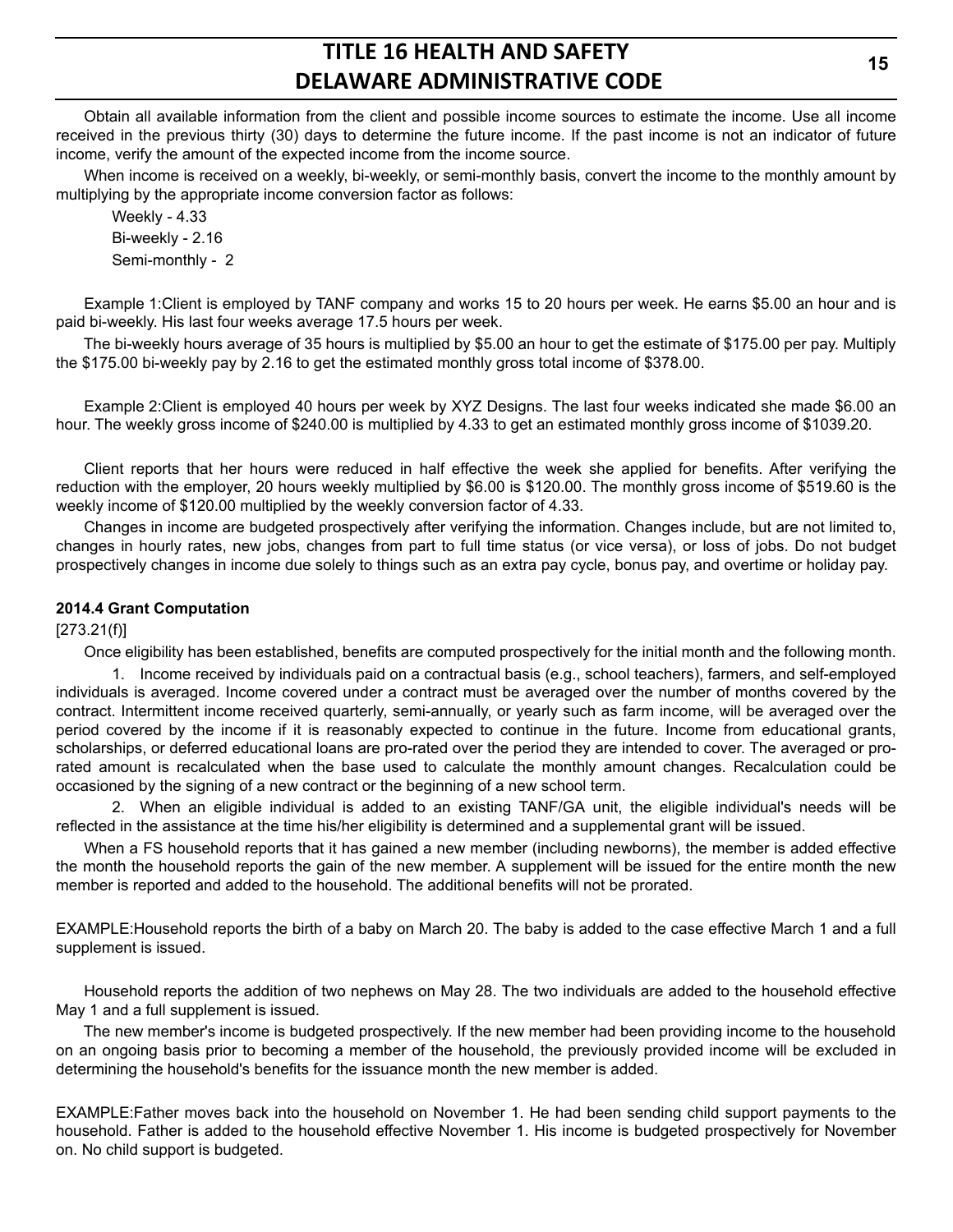Excluded household members whose income has been deemed as available to the household are added prospectively. Individuals previously disqualified for an intentional Program violation or failure to comply with work requirements must be added the month after their disqualification periods ends.

The following household members must be added using prospective budgeting procedures:

- Individuals who were previously disqualified for an intentional Program violation,
- Individuals who were previously disqualified under a work requirement sanction,
- Individuals who were previously ineligible because of failure to comply with the social security number requirement, and
- Individuals who were previously ineligible aliens.

Others (e.g. students) must be added using the budgeting procedures for adding new members who were not previously living with the household.

If an individual has moved out of one participating FS household within the State and moves into another with no break in participation, the individual's income, deductible expenses, and resources from the budget month are used in determining benefits to be provided in the issuance month. The individual, his income and resources, and his deductible expenses, are included in determining the issuance month eligibility and benefit level of either the household from which the individual has moved or the household into which the individual has moved, but not both.

If an individual moves out of a participating FS household and is no longer a Program participant, the individual and his income and resources are excluded when determining the household's FS allotment.

3. Deductions for eligible FS households are allowable as billed or averaged from the corresponding budget month. Included are those shelter costs billed less often than monthly which the household has chosen to average.

For households opting to average expenses, use the average amount determined unless a reported rate increase or first time expense necessitates are- calculation.

4. When a Food Stamp only recipient applies for cash assistance, the cash assistance benefit is determined prospectively.

#### **2015 Medical Assistance Eligibility for Cash Assistance Recipients**

Please refer to the following sections of the Division of Social Services Manual:

13000 Medical Assistance Program Overview,

14000 Common Eligibility,

15000 Family and Community Eligibility, and

16000 Federal Poverty Level Related programs.

#### **2016 Reserved**

**2017 Reserved**

#### **2018 Reserved**

#### **2019 Reserved**

#### **2020 Burial Assistance**

A person who is receiving TANF, GA, or Medicaid at the time of death or a minor child of such a person who would have been eligible for TANF, GA, and Medicaid at the time of death is entitled to assistance for burial expenses from the State. The amount paid toward these expenses cannot exceed \$100. The deceased individual's next of kin must request burial assistance from DSS in writing and provide proof of burial expenses. Upon receipt of a request for burial assistance, the DSS worker will complete Form 112 according to the instructions in the Forms Index Manual. The completed Form 112 is to be mailed to:

Division of Management Services Business Office Herman Holloway Sr. DHSS Campus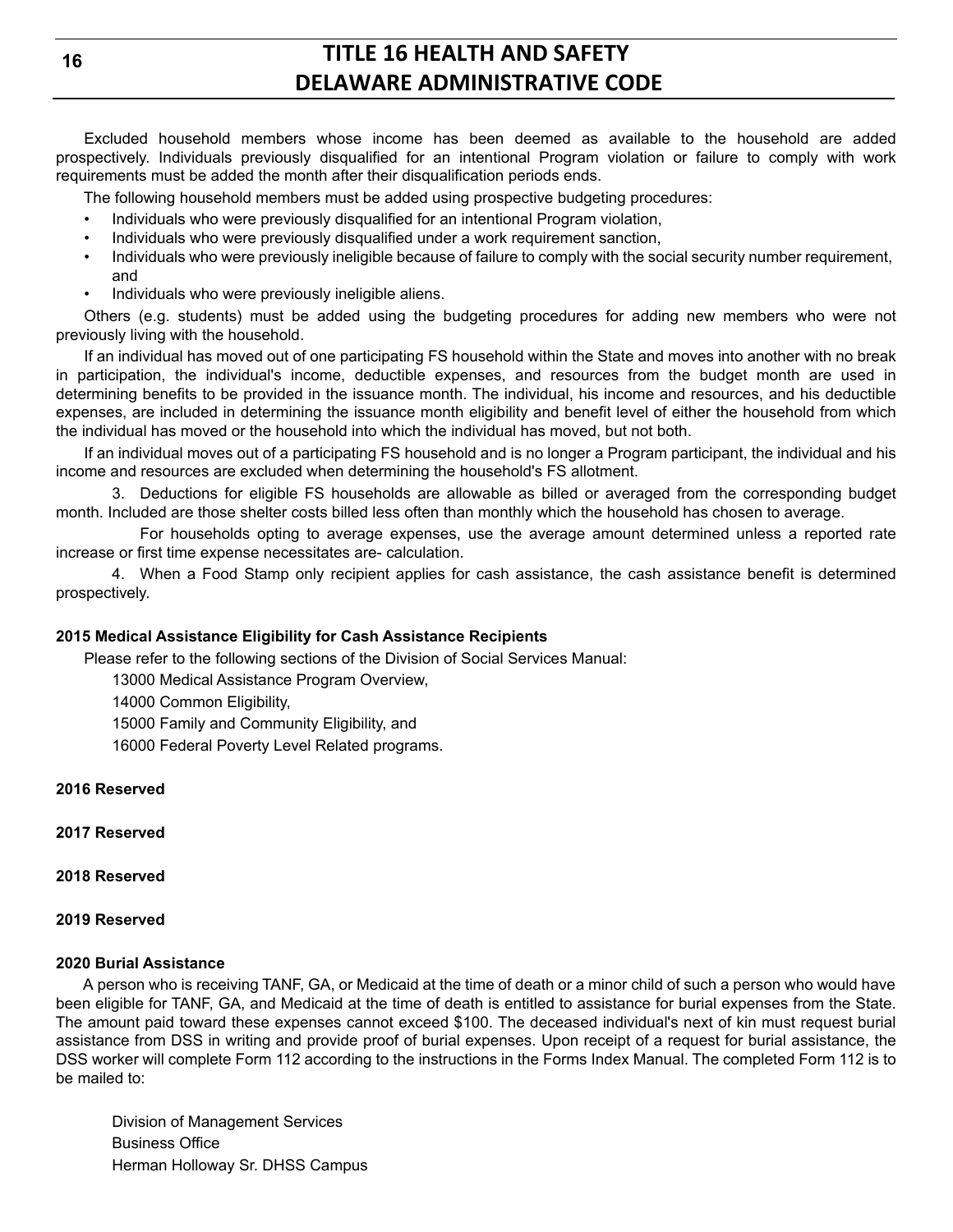1901 N. DuPont Highway - Main Building New Castle, DE 19720

#### **2021 Coordination With Audit and Recovery Management Services (ARMS)**

Audit and Recovery Management Services (ARMS), in its investigatory role, has authority to close DSS cases. ARMS, however, cannot entertain reapplications which must be handled through the DSS intake structure.

Recipients inquiring regarding termination of assistance generally reach the ARMS investigator whose name appeared on the DCIS-generated notice of advance action announcing the termination. ARMS will refer clients back to their DSS workers in accordance with the following procedure:

- ARMS will explain the action taken and the steps necessary to resolve the problem (i.e., call your worker at Pool xxx to reapply).
- ARMS will then call the Pool worker to alert them that the client will be calling. The ARMS worker will brief the DSS worker on the case status so that the DSS worker can follow through on any controversial information. If appropriate, arrangements to deliver the case record should also be discussed.

### **2022 Identification Cards**

#### **2022.1 General Information**

Issue a serially numbered photo-ID card to each approved Cash Assistance payee as proof of program eligibility.

Issue the ID card in the name of the household/assistance unit member to whom the check is issued. The participant/ recipient and any authorized representative will sign the card in ink and it will be laminated in the DSS office.

For Voluntary Protective payees in TANF, GA, or RCA, issue the protective payee an ID card with his/her picture on the front of the ID card. The DCIS number of the case for whom he/she is the protective payee, will also be on the front of the ID card.

Limit issuance of ID cards to the time of initial certification with replacement made only in instances of loss, mutilation, destruction, changes in authorized representative, or when DSS determines that new ID cards are needed. Whenever possible, collect the ID card that is being replaced, and any other old ID cards that are in the client's possession.

Do not issue cards having typographical errors or other defects. Banks will not honor ID cards with characters whited out or strikeovers, and will confiscate these cards.

Use cameras for official purposes only. Destroy any pictures taken to test a camera.

Store cameras in a location which ensures that no unauthorized person can have access to them.

**At no time** may an ID photo be taken when an individual is wearing sunglasses.

Issue temporary (non-photo, unlaminated) ID cards when camera equipment/supplies are unavailable or inoperable. Using the usual ID card, limit use by indicating:

"valid for \_\_\_\_\_\_\_\_\_\_\_\_\_\_\_\_\_\_\_\_\_\_\_only." (current month/year)

Do not use letters of identification as they are not serially numbered and compromise the bank's mandated record keeping processes.

### **16 DE Reg. 874 (02/01/13)**

## **2022.2 Internal procedures for ID card issuance**

The following are procedures to be followed uniformly in each DSS office:

1. Supervisors or their designee can obtain ID cards from the Program Implementation Unit as needed. If cards cannot be picked up personally, make arrangements for delivery by way of other responsible DSS staff members. Never transfer ID cards through messenger mail service. The PIU staff member dispensing the ID cards will obtain the signature of the receiving local office representative on the master log attesting that the cards have been inspected and are all present.

2. Supervisors are responsible for securing ID cards at all times. Protect the card supply by a lock. Protect the working inventory while in use.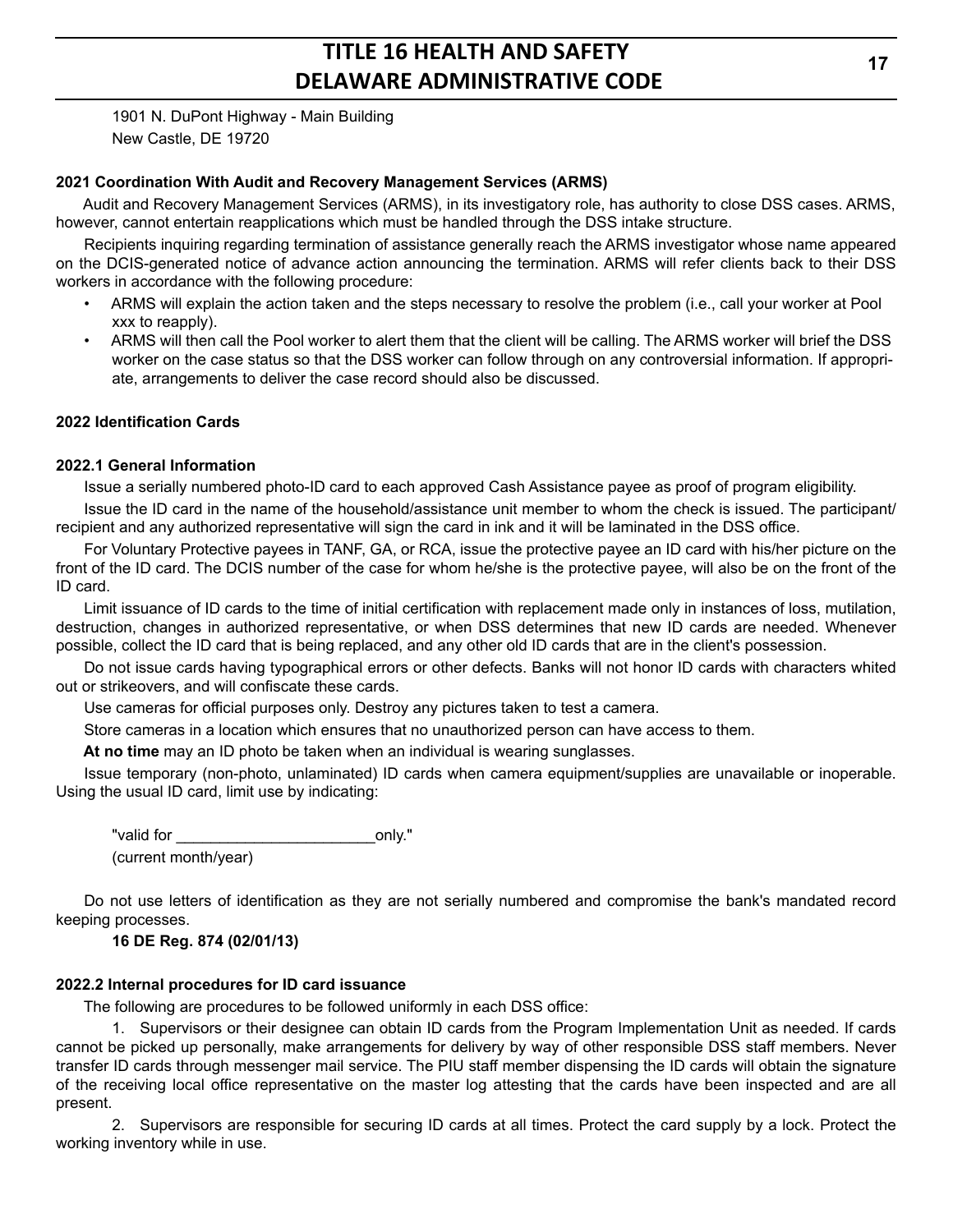3. The Pool supervisor will designate one primary person and one backup person to take pictures and issue ID cards to clients. To assure a secure process, limit the responsibility for general handling/issuing of ID cards to as few staff persons as possible.

4. Each supervisor will maintain a record of ID card numbers released to the working inventory.

5. The staff member requesting an ID card for a client must complete an ID card request, in writing, and forward it to the person issuing the ID card.

6. Each location must maintain a log, pre-numbered to correspond with the serial numbers on the ID cards. As cards are issued, the staff member dispensing the card must record on the log the name and DCIS # of the client and the date of issue. The staff member's initials must also appear on the log. Cards voided during the issuance process will be notated by the appropriate number on the log sheet. Punch a hole in any photo(s) and staple the voided card to the log sheet.

7. At the end of the working day, the supervisor (or designee) will assure that the log, and all cards, including voided cards, are returned to the secured storage location. The supervisor (or designee) will review the day's log to assure that every card is accounted for.

8. Any ID cards not accounted for must be reported immediately to Audit and Recovery Management Services (ARMS). Report verbally as soon as the discrepancy is noticed. Submit a Form 714 in writing within two working days.

9. At the end of each month, the supervisor will review the log to assure that every card is accounted for and that all voided cards are attached. The supervisor will reconcile the log by selecting a 10% sample of cards issued during the month. He/she will check the corresponding case records, making sure that the ID card stub has been filed in the front of each record. The supervisor will document the reconciliation by placing his/her initials in the comments section of the log for each card reconciled. Supervisors in offices with more than one unit will share responsibility for this task.

10. On the tenth working day of each month, forward to the Operations Administrator all completed log pages with voided cards attached, for storage. Retain these documents for three years and then discard.

11. The pre-numbered stub attached to the ID card and the written request will be affixed to the front cover of the casefile. Each stub will bear the client's signature and photo, and the photo of any authorized representative.

12. Whenever possible, recover ID cards from clients who are no longer eligible. For example, if a client appears in person to notify you to close a case, request that the client relinquish the card to you. Deface recovered cards by cutting them into at least four pieces, making sure that the photo is cut through. Discard the defaced cards.

### **2022.3 Do not delay replacement ID cards to eligible participants.**

Exercise prudence when issuing replacements due to loss by discussing the possibility of recovery. Request any identification from the client that will assure the identity of the person requesting the card. Discuss suspected cases of misuse of ID cards with your supervisor. The supervisor will report any suspicious client or circumstances to ARMS as soon as possible.

Observe the following procedures prior to issuing a duplicate card:

1. Question client regarding circumstances surrounding need for replacement. If a new ID card is required due to a name change, appropriate legal documents (e.g., marriage license) will be required. Client must surrender obsolete card if in his/her possession.

2. Use the following procedures to verify the client's identity and current eligibility status:

A. Request photo ID from the client such as a driver's license, DMV ID, or military ID. Use the photo to identify the client. If the photo is inconclusive, ask for his/her signature and compare this to the ID signature. As for his/her SSN and use this to obtain his/her DCIS number and eligibility status

B. If the client has no ID, obtain his/her signature, pull the case record and compare the signature and photo in the record to identify the client. Use the case record to obtain the client's DCIS number and eligibility status. Reception staff who are trying to establish identity may request that the worker pull the case record and make the comparisons.

C. If the client has no ID, and the case record cannot be pulled, use the DCIS system to establish identity. Ask the client for his/her SSN. Locate the client in DCIS and ask questions such as birthdate, current/previous address, names and birthdates of children, worker name. Obtain DCIS number and eligibility status. Refer the client to the worker if not satisfied with identification.

3. Have the client sign a dated acknowledgement receipt form (card stub), to be attached to the front cover of the case record.

- 4. Annotate the ID card log to record the issuance of the duplicate card.
- 5. Instruct the client to return the original ID card to DSS if located.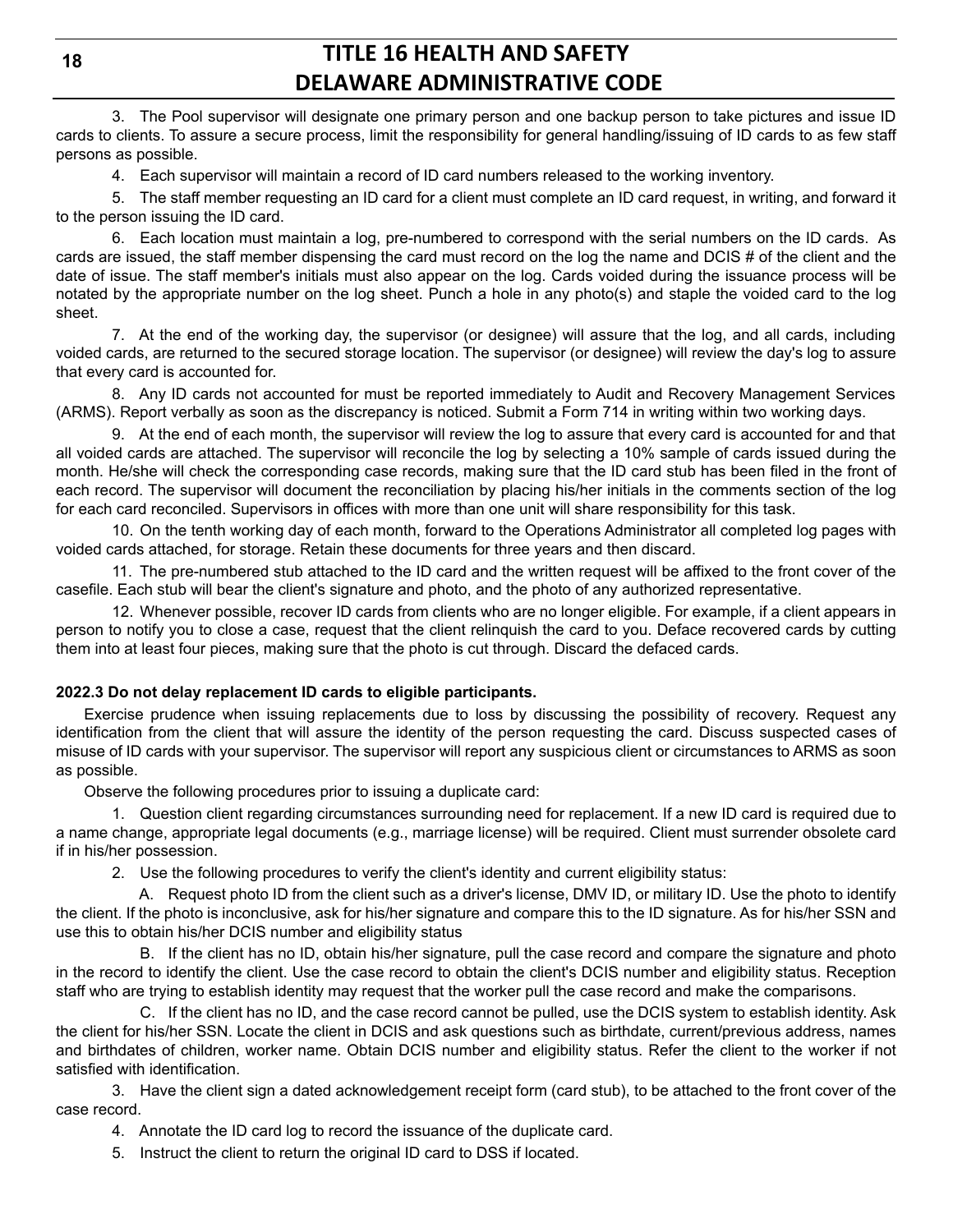### **2023 Disqualification for Intentional Program Violation for Food Stamps and TANF**

#### **2023.1 Administrative Responsibility**

DSS is responsible for investigating any case of alleged intentional Program violation, and ensuring that appropriate cases are acted upon through administrative disqualification hearings or referral to a court of appropriate jurisdiction.

Administrative disqualification procedures or referral for prosecution actions should be initiated by DSS in cases where DSS has sufficient documentary evidence to substantiate that an individual has intentionally made one or more acts of intentional Program violation as defined in DSSM 2023.3.

Cases to be handled by a DSS administrative hearing:

1. Duplicate Food Stamp benefits and TANF checks.

2. Cases where the claim is less than \$1,500 unless the claim is a combination of both program overpayments and is referred for prosecution.

If DSS does not initiate administrative disqualification procedures or refer for prosecution a case involving an overissuance caused by a suspected act of intentional Program violation, take action to collect the overissuance by establishing an inadvertent household error claim against the household in accordance with the procedures in DSSM 7000. DSS should conduct administrative disqualification hearings in cases in which the Division believes the facts of the individual case do not warrant civil or criminal prosecution through the appropriate court system, in cases previously referred for prosecution that were declined by the appropriate legal authority, and in previously referred cases where no action was taken within a reasonable period of time and the referral was formally withdrawn by DSS. Do not initiate an administrative disqualification hearing against an accused individual whose case is currently being referred for prosecution or subsequent to any action taken against the accused individual by the prosecutor or court of appropriate jurisdiction, if the factual issues of the case arise out of the same, or related, circumstances. Initiate administrative disqualification procedures or refer a case for prosecution regardless of the current eligibility of the individual.

Base administrative disqualifications for intentional Program violations on the determinations of hearing authorities arrived at through administrative disqualification hearings in accordance with this section.

#### **2023.2 Disqualification Penalties**

Individuals found to have committed intentional Program violation either through an administrative disqualification hearing or by a court of appropriate jurisdiction, or who have signed either a waiver of right to an administrative hearing or a disqualification consent agreement in cases referred for prosecution, will be ineligible to participate in the Program for:

1. A period of **one year** (12 months) for the first violation;

2. A period of two years (24 months) for the second violation; or for the first time found guilty of selling and purchasing controlled substances with food stamps;

3. **Permanently** for the third violation; or for the second time found guilty of selling and purchasing controlled substances with food stamps; or for the first time found guilty of selling and purchasing firearms, ammunition or explosives with food stamps, or for the first time convicted of trafficking in Food Stamp benefits valued at \$500 or more.

One or more intentional Program violation disqualifications which occurred prior to the implementation of these penalties will be considered as only one previous disqualification when determining the appropriate penalty to impose in a case under consideration.

If a court fails to impose a disqualification period for the intentional Program violation, impose the disqualification penalties specified in this Section unless it is contrary to the court order. Disqualify only the individual found to have committed intentional Program violation and not the entire household. The remaining household members shall agree to make restitution within 10 days of the date the written demand letter is mailed or the household's monthly allotment will be reduced. If the remaining household members agree to make restitution, but fail to do so, impose an allotment reduction on the household's monthly allotment. The remaining household members, if any, will begin restitution during the period of disqualification imposed by DSS or a court of law. All restitutions will be made in accordance with established procedures for cash repayment, allotment reduction, or EBT benefits for repayment.

### **2023.3 Definition of Intentional Program Violation**

For purposes of determining through administrative disqualification hearings whether or not a person has committed an intentional Program violation, intentional Program violations will consist of having intentionally:

1. Made a false or misleading statement, or misrepresented, concealed, or withheld facts, or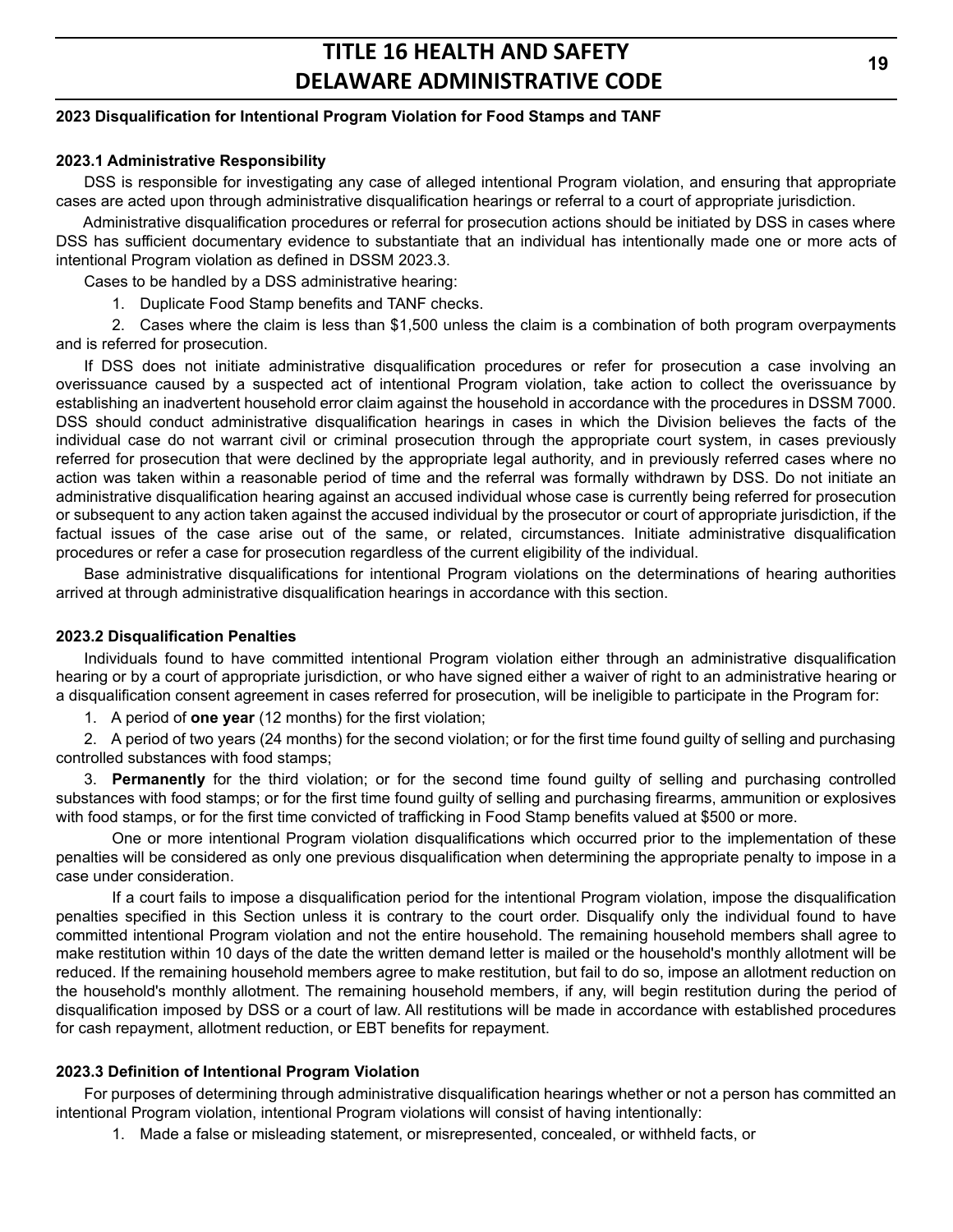2. Committed any act that constitutes a violation of the Food Stamp Act, the TANF/Food Stamp Program Regulations, or any State statute relating to the use, presentation, transfer, acquisition, receipt, or possession of food stamp benefits, or checks.

If the condition in items 1 or 2 are met and the claim meets the criteria for referral to the Department of Justice as set forth in DSSM 7003, it will be referred for prosecution in lieu of an administrative disqualification hearing.

### **2023.4 Notification to Applicant Households**

Inform the household in writing of the disqualification penalties for intentional Program violation each time it applies for Program benefits.

### **2023.5 Disqualification Hearings**

Conduct administrative disqualification hearings for individuals accused of intentional Program violation in accordance with the requirements outlined in this Section.

1. Consolidation of administrative disqualification hearing with fair hearing.

DSS may combine a fair hearing and an administrative disqualification hearing into a single hearing if the factual issues arise out of the same, or related, circumstances and the household receives prior notice that hearings will be combined. If the disqualification hearing and the fair hearing are combined, follow the timeframes for conducting disqualification hearings. If the hearings are combined for the purpose of settling the amount of the claim at the same time as determining whether or not intentional Program violation has occurred, the household will lose its right to a subsequent fair hearing on the amount of the claim. However, upon household request, allow the household to waive the 30-day advance notice period required by this Section when the disqualification hearing and fair hearing are combined.

2. Disqualification hearing procedures

At the disqualification hearing, the hearing official will advise the household member or representative that they may refuse to answer questions during the hearing.

Within 90 days of the date the household member is notified in writing that a hearing initiated by DSS has been scheduled, DSS will conduct the hearing, arrive at a decision, and notify the household member of the decision. The household member or representative is entitled to a postponement of the scheduled hearing, provided that the request for postponement is made at least 10 days in advance of the date of the scheduled hearing. However, the hearing will not be postponed for more than a total of 30 days and DSS may limit the number of postponements to one. If the hearing is postponed, the above time limits will be extended for as many days as the hearing is postponed. Written rules of procedure for DSS disqualification hearings are available to interested parties.

3. Advance notice of hearing.

Provide written notice to the household member suspected of intentional Program violation at least 30 days in advance of the date a disqualification hearing initiated by DSS has been scheduled. The notice will be mailed certified mailreturn receipt requested and will contain at a minimum:

- a. The date, time, and place of the hearing;
- b. The charge(s) against the household member;
- c. A summary of the evidence, and how and where the evidence can be examined;

d. A warning that the decision will be based solely on information provided by the DSS office if the household member fails to appear at the hearing;

e. A statement that the household member or representative will have 10 days from the date of the scheduled hearing to present good cause for failure to appear in order to receive a new hearing;

f. A warning that a determination of intentional Program violation will result in a 12-month disqualification for the first violation, 24-month disqualification for the second violation, and permanent disqualification for the third violation, and a statement of which penalty the Division believes is applicable to the case scheduled for a hearing;

g. A listing of the household member's rights as contained in DSSM 5000;

h. A statement that the hearing does not preclude the State or Federal Government from prosecuting the household member for intentional Program violation in a civil or criminal court action, or from collecting the overissuances; and

i. If there is an individual or organization available that provides free legal representation, the notice will advise the household member of the availability of the service.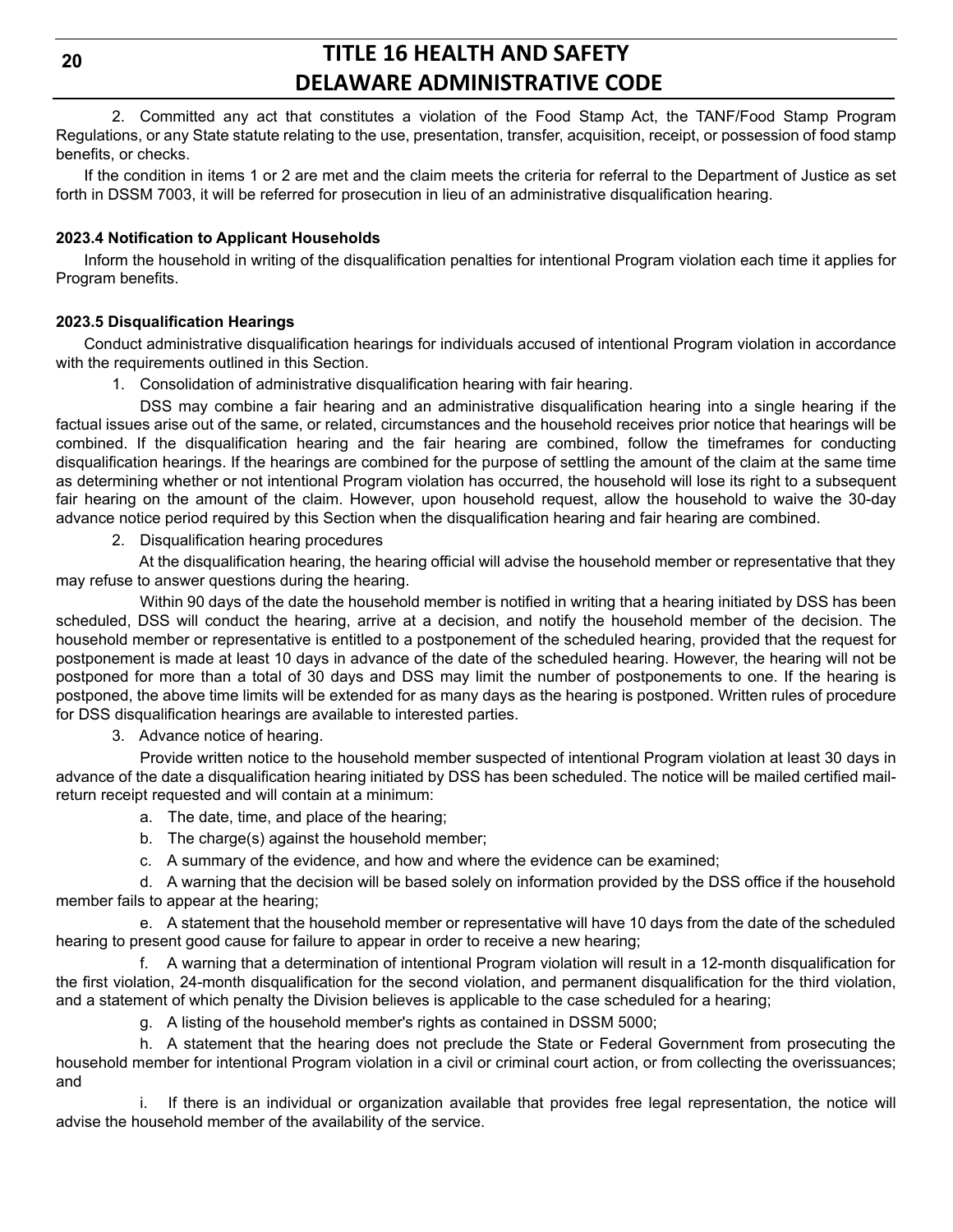A copy of DSS' published hearing procedures will be attached to the 30-day advance notice or the advance notice will inform the household of its right to obtain a copy of the Division's published hearing procedures upon request.

4. Scheduling of hearing.

The time and place of the hearing will be arranged so that the hearing is accessible to the household member suspected of intentional Program violation. If the household member or its representative cannot be located or fails to appear at a hearing initiated by DSS without good cause, the hearing will be conducted without the household member being represented. Even though the household member is not represented, the hearing official is required to carefully consider the evidence and determine if intentional Program violation was committed based on clear and convincing evidence. If the household member is found to have committed an intentional Program violation, but a hearing official later determines that the household member or representative had good cause for not appearing, the previous decision will no longer remain valid and the Division will conduct a new hearing. The hearing official who originally ruled on the case may conduct the new hearing. The household member has 10 days from the date of the scheduled hearing to present reasons indicating a good cause for failure to appear. A hearing official must enter the good cause decision into the record.

5. Participation while awaiting a hearing.

A pending disqualification hearing will not affect the individual's or the household's right to be certified and participate in the Program. Since the Division cannot disqualify a household member for intentional Program violation until the hearing official finds that the individual has committed an intentional Program violation, determine the eligibility and benefit level of the household in the same manner it would be determined for any other household. For example, if the misstatement or action for which household member is suspected of intentional Program violation does not affect the household's current circumstances, the household would continue to receive its benefits based on the latest certification action or be recertified/redetermined based on a new application and its current circumstance. However, the household's benefits will be terminated if the certification period has expired and the household, after receiving its notice of expiration, fails to reapply. Reduce or terminate the household's benefits if DSS has documentation which substantiates that the household is ineligible or eligible for fewer benefits (even if these facts led to the suspicion of intentional Program violation and the resulting disqualification hearing) and the household fails to request a fair hearing and continuation of benefits pending the hearing. For example, the Division may have facts which substantiate that a household failed to report a change in its circumstances even though DSS has not yet demonstrated that the failure to report involved an intentional act of Program violation.

6. Criteria for determining intentional Program violation.

The hearing authority will base the determination of intentional Program violation on clear and convincing evidence which demonstrates that the household member(s) committed, or intended to commit, intentional Program violation as defined in DSSM 2023.3

7. Decision format.

The hearing authority's decision will specify the reasons for the decision, identify the supporting evidence, identify the pertinent FNS/ACF regulation, and respond to reasoned arguments made by the household member or representative.

8. Imposition of disqualification penalties.

If the hearing authority rules that the household member has committed intentional Program violation, the household member will be disqualified in accordance with the disqualification periods specified in DSSM 2023.2 beginning with the first month which follows the date the household member receives written notification of the hearing decision. When the Chief Administrator is notified of the positive administrative hearing or prosecution actions, the Chief Administrator will notify the appropriate staff.

Effect the disqualification action per DSSM 2023 and 9076.1. Remove the ineligible member(s). Continue to count the member's income and resources to determine eligibility and benefit amount.

Individual members no longer receiving benefits at the time of the intentional program violation decision will be notified of the disqualification and the period of time they are ineligible to receive benefits.

Place the copy of the client notice inside the front cover of the case record to "flag" the disqualified participant for the duration of the sanction.

However, if the act of intentional Program violation which led to the disqualification occurred prior to notification of the disqualification periods specified in DSSM 2024.2, the household member will be disqualified in accordance with the disqualification periods in effect at the time of the offense. The same act of intentional Program violation repeated over a period of time will not be separated so that separate penalties can be imposed. No further administrative appeal procedure exists after an adverse State level hearing. The determination of intentional Program violation made by a disqualification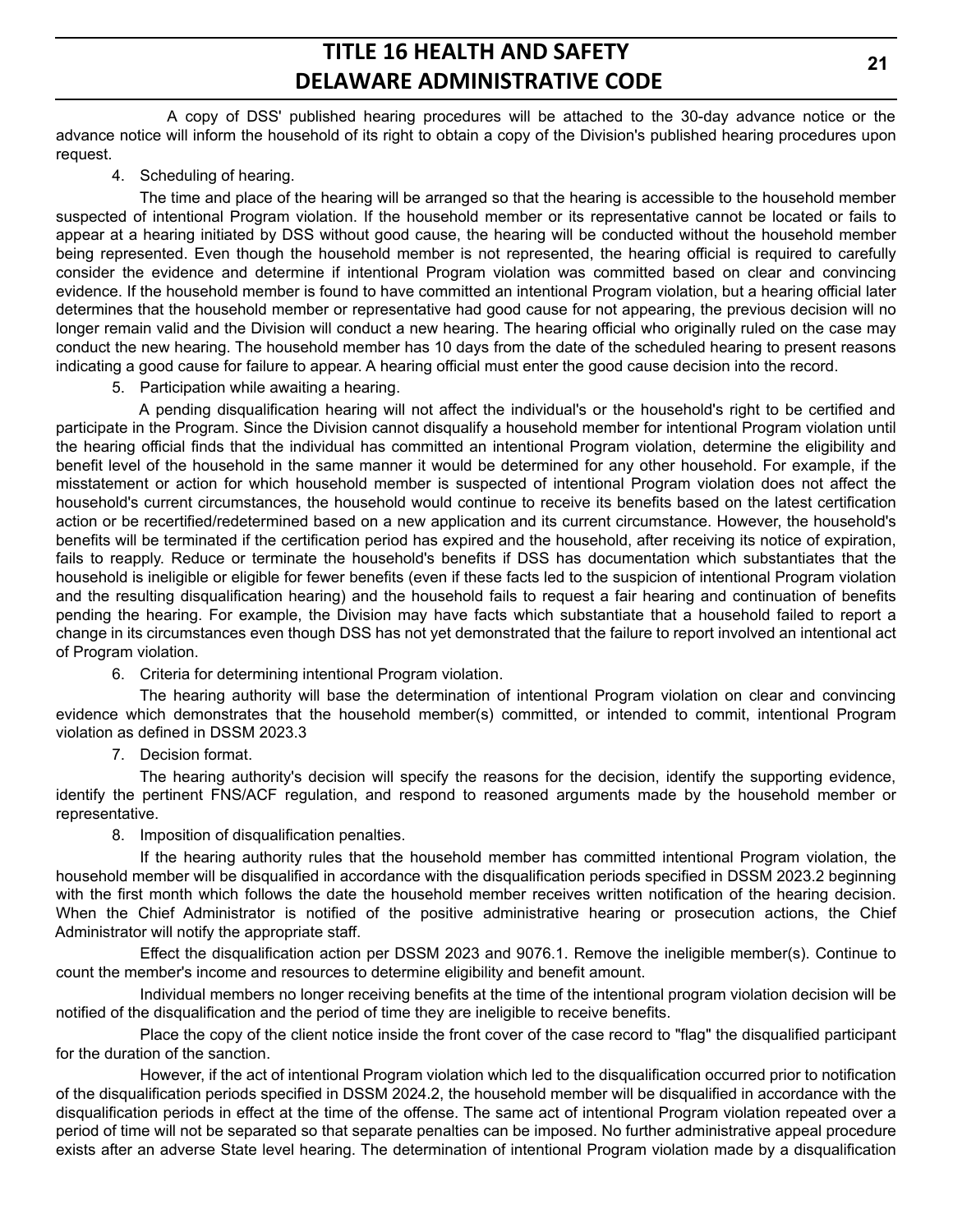hearing official cannot be reversed by a subsequent fair hearing decision. The household member, however, is entitled to seek relief in a court having appropriate jurisdiction. The period of disqualification may be subject to stay by a court of appropriate jurisdiction or other injunctive remedy.

Once a disqualification penalty has been imposed against an individual the period of disqualification will continue uninterrupted until completed regardless of the eligibility of the disqualified member's household. However, the disqualified member's household will continue to be responsible for repayment of the overissuance which resulted from the disqualified member's intentional Program violation regardless of its eligibility for Program benefits.

9. Notification of hearing decision.

If the hearing official finds that the household member did not commit intentional Program violation, provide a written notice which informs the household member of the decision.

If the hearing official finds that the household member committed intentional Program violation, provide written notice to the household member prior to disqualification. The notice will inform the household member of the decision and the reason for the decision. In addition, the notice will inform the household member of the date disqualification will take effect. Provide written notice to the remaining household members, if any, of either the allotment they will receive during the period of disqualification or that they must reapply because the certification period has expired. The procedures for handling the income and resources of the disqualified member are described in DSSM 9076.1. A written demand letter for restitution, as described in DSSM 7000 will also be provided.

### **10 DE Reg. 1441 (03/01/07)**

### **2023.6 Waived Hearings**

Accused individuals have the option to waive their rights to an administrative disqualification hearing (ADH). Household members suspected of intentional Program violations are provided with a written Notice of Waiver of Disqualification hearing for either the Food Stamp Program or appropriate Cash Assistance program. The waiver notice tells the accused individual:

- They are suspected of committing an IPV;
- They will be scheduled for an ADH;
- They have the option of waiving their rights to the ADH;
- The date they have to sign and return the waiver to avoid having a hearing scheduled;
- They can admit or not admit to the evidence presented;
- They must have the head of household sign the form if not the same person;
- The remaining household members, if any, must repay any overissuances;
- They will be disqualified from participating in the program and for how long;
- The disqualified individual's income will be considered in calculating the household's benefits; and
- That failure to repay the amount owed, if any, could result in sending the matter to court for appropriate action.
- Someone other than the eligibility worker, such as a supervisor, will review the evidence against the household member suspected of committing fraud before giving the person the option of signing the waiver.
- If the waiver is signed, the imposition of the disqualification penalties follows the same procedures listed in 2023.5.

No further administrative appeal procedure exists after an individual waives his/her right to an administrative disqualification hearing and a disqualification penalty imposed. A fair hearing cannot change the disqualification penalty. The household member can seek relief in a court having appropriate jurisdiction.

## **2023.7 Court Referrals**

Refer for prosecution under State statutes those individuals suspected of committing intentional Program violation. If the amount of food stamps or cash benefits suspected of having been obtained by intentional Program violation exceeds \$1,000 or if the individual is suspected of committing more than one act of intentional Program violation, DSS will encourage State prosecutors to recommend to the courts that a disqualification penalty be imposed in addition to any other civil or criminal penalties for such violations.

Disqualify an individual found guilty of intentional Program violation for the length of time specified by the court. If the court fails to impose a disqualification period, impose a disqualification period in accordance with the provisions in DSSM 2023.2, unless contrary to the court order. If disqualification is ordered but a date for initiating the disqualification period is not specified, initiate the disqualification period for currently eligible individuals within 45 days of the date the disqualification was ordered. Any other court imposed disqualification will begin within 45 days of the date the court found a currently eligible individual guilty of civil or criminal misrepresentation or fraud.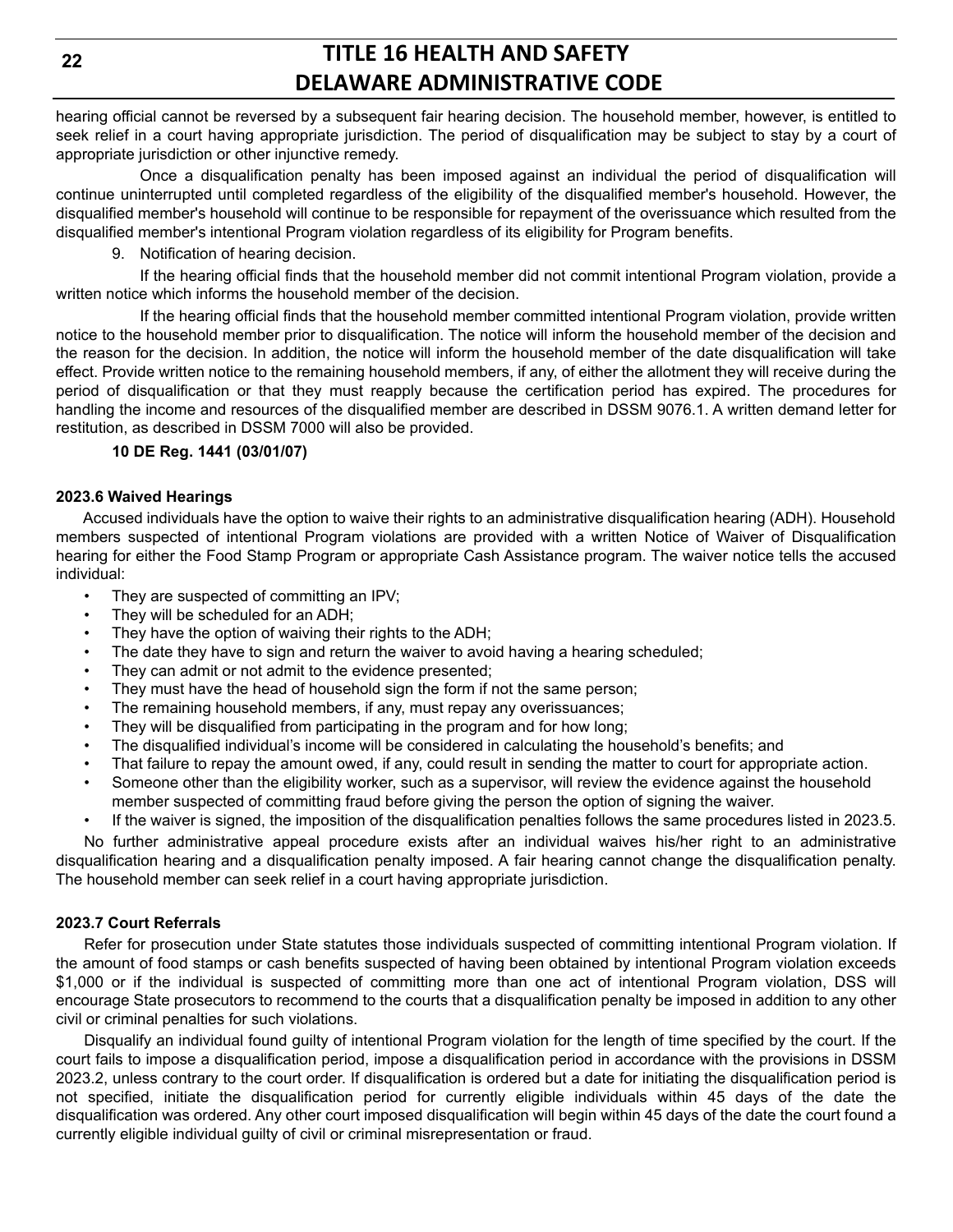Decision notification requirements set forth in DSSM 2023.5 (9) pertain for administrative as well as court-ordered disqualification.

### **2023.8 Disqualification Consent Agreements for Deferred Adjudication**

A determination of guilt is not always obtained from a court because the accused individual either met the terms of a court order or is not prosecuted because the individual met the terms of an agreement with the prosecutor. For these cases of deferred adjudication, the individual is allowed to sign a disqualification consent agreement to avoid further prosecution.

The disqualification consent agreement tells the accused individual:

- The consequences of signing a disqualification consent agreement;
- They must have the head of household sign the form if not the same person;
- They will be disqualified from participating in the program and for how long, even though they were not found guilty of civil or criminal misrepresentation or fraud;
- The remaining household members must repay any overissuances, unless the claim has been repaid as part of the terms of the agreement;
- The disqualified individual's income will be considered in calculating the household's benefits; and
- That failure to repay the amount owed, if any, could result in sending the matter to court for appropriate action.

If the waiver is signed, the imposition of the disqualification penalties follows the same procedures listed in 2023.5.

#### **2023.9 Reporting Requirements for the Food Stamp Program**

Report to FNS information concerning individuals disqualified for intentional Program violation including those individuals disqualified based on the determination of an administrative disqualification hearing official or a court of appropriate jurisdiction. This information will be submitted to FNS so that it is received no later than 30 days after the date the disqualification took effect.

All data submitted by State agencies will be available for use by any State Welfare Agency. State agencies will, at a minimum, use the data for the following:

1. To determine the eligibility of individual Program applicants prior to certification in cases where the Division has reason to believe a household member is subject to disqualification in another political jurisdiction, and

2. To ascertain the appropriate penalty to impose, based on past disqualification.

State agencies may also use the data in other ways, such as the following:

- 1. To screen all program applicants prior to certification, and
- 2. To periodically match the entire list of disqualified individuals against their current caseload.

The disqualification of an individual for intentional Program violation in one political jurisdiction will be valid in another. However, one or more fraud disqualifications which occurred prior to the implementation of the penalties contained in these regulations will be considered as only one previous disqualification when determining the appropriate penalty to impose in a case under consideration, regardless of where the disqualification(s) took place. Revise previous reports as necessary.

#### **2023.10 Reversed Disqualification**

In cases where the determination of intentional Program violation is reversed by a court of appropriate jurisdiction, reinstate the individual in the program(s) if the household is eligible. Restore benefits that were lost as a result of the disqualification in accordance with DSSM 9011.5.

### **2024 Disqualifying Individuals for the Fraudulent Receipt of Benefits in Multiple States**

42 USC 608 (a)(8); 7 CFR 273.16 (b)(5)

Individuals who have been found guilty of fraudulently receiving cash assistance or food benefits in multiple states are disqualified from receiving these benefits.

### **1. Disqualification Criteria for Cash Assistance Recipients**

- A. An individual is ineligible to receive cash assistance as a member of any assistance unit if the individual:
	- i. Made a fraudulent statement or representation of the individual's place of residence to receive assistance from two or more states simultaneously; and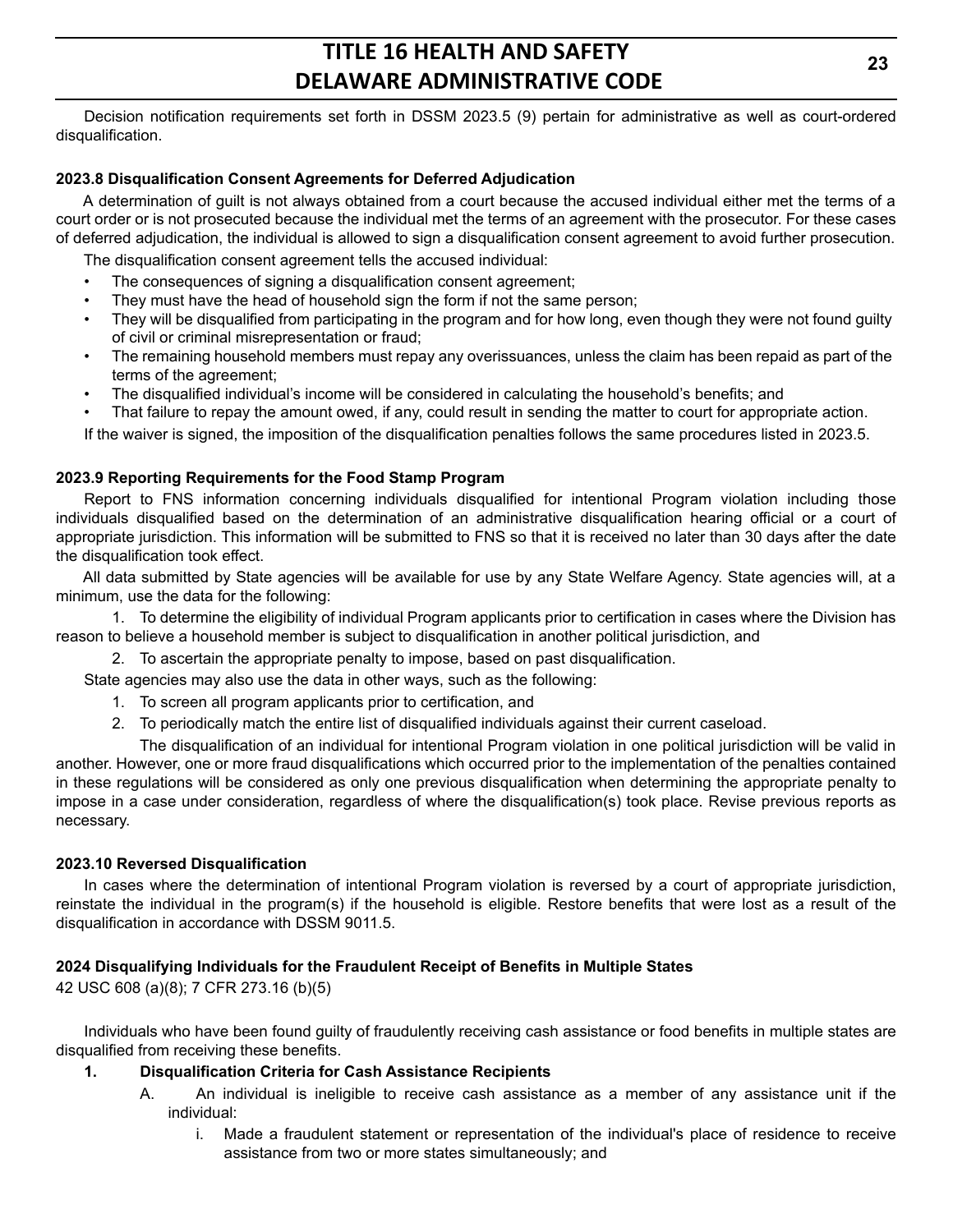- ii. Was convicted in federal or state court for this offense.
- B. The individual is disqualified from receiving cash assistance for a 10-year period beginning on the conviction date.
- C. The disqualification applies to programs funded under Title IV, Title XIX, and Title XVI of the Social Security Act and the Food and Nutrition Act of 2008.
- D. The disqualification does not apply to an individual for whom the President of the United States has granted a pardon for the conviction.
- E. DSS case workers must:
	- i. Determine the income, resources, and deductions according to DSSM 4003.2 if the disqualified individual is a parent payee; or
	- ii. Exclude the income and resources of the disqualified individual if the individual is a non-parent payee.

### **2. Disqualification Criteria for Food Benefit Recipients**

- A. An individual is ineligible to receive food benefits as a member of any household if the individual:
	- i. Made a fraudulent statement or representation of the individual's place of residence or identity to receive assistance from two or more states simultaneously; and
	- ii. Was convicted in federal or state court, was found guilty as the result of an Administrative Disqualification Hearing, or signed a waiver of the right to an Administrative Disqualification Hearing for this offense.
- B. The individual is disqualified from receiving food benefits for a 10-year period beginning no later than the second month following the date the individual receives written notice of the disqualification.
- C. DSS case workers must:
	- i. Determine the income, resources, and deductions of the disqualified individual according to DSSM 9076.1.

## **24 DE Reg. 1009 (05/01/21)**

## **2025 Disqualification of Individuals Fleeing to Avoid Prosecution or Custody and Probation**

For Cash Benefits:

- Individuals are ineligible to receive cash assistance during any period in which the individual is:
- Fleeing to avoid prosecution for a crime, or attempt to commit a crime, that is a felony (or in the case of New Jersey a high misdemeanor) under the law of that State; or
- Fleeing to avoid custody or confinement after conviction for a crime, or attempt to commit a crime, that is a felony (or in the case of New Jersey a high misdemeanor) under the law of that State; or
- Violating a condition or probation or parole imposed under a Federal or State law.
- This does not apply to an individual for whom the President of the United States has granted a pardon.
- Determine income, resources, and deductions according to DSSM 4003.2, if the individual is a parent payee. Exclude the income and resources of the individual if the person is a non-parent payee.

### For Food Stamps:

- Individuals are ineligible to receive food stamps during any period of time in which the individual is:
- Fleeing to avoid prosecution for a crime, or attempt to commit a crime, that is a felony (or in the case of New Jersey a high misdemeanor) under the law of that State; or
- Fleeing to avoid custody or confinement after conviction for a crime, or attempt to commit a crime, that is a felony (or in the case of New Jersey a high misdemeanor) under the law of that State; or
- Violating a condition of probation or parole imposed under a Federal or State law.
- Determine the income, resources and deductions of these disqualified individuals according to DSSM 9076.1 .

## **2026 Disqualification of Convicted Individuals for Trafficking**

Individual convicted of trafficking food stamp benefits of \$500 or more shall be permanently disqualified from receiving food stamp benefits.

Determine the income, resources and deductions of these disqualified individuals according to DSSM 9076.1 .